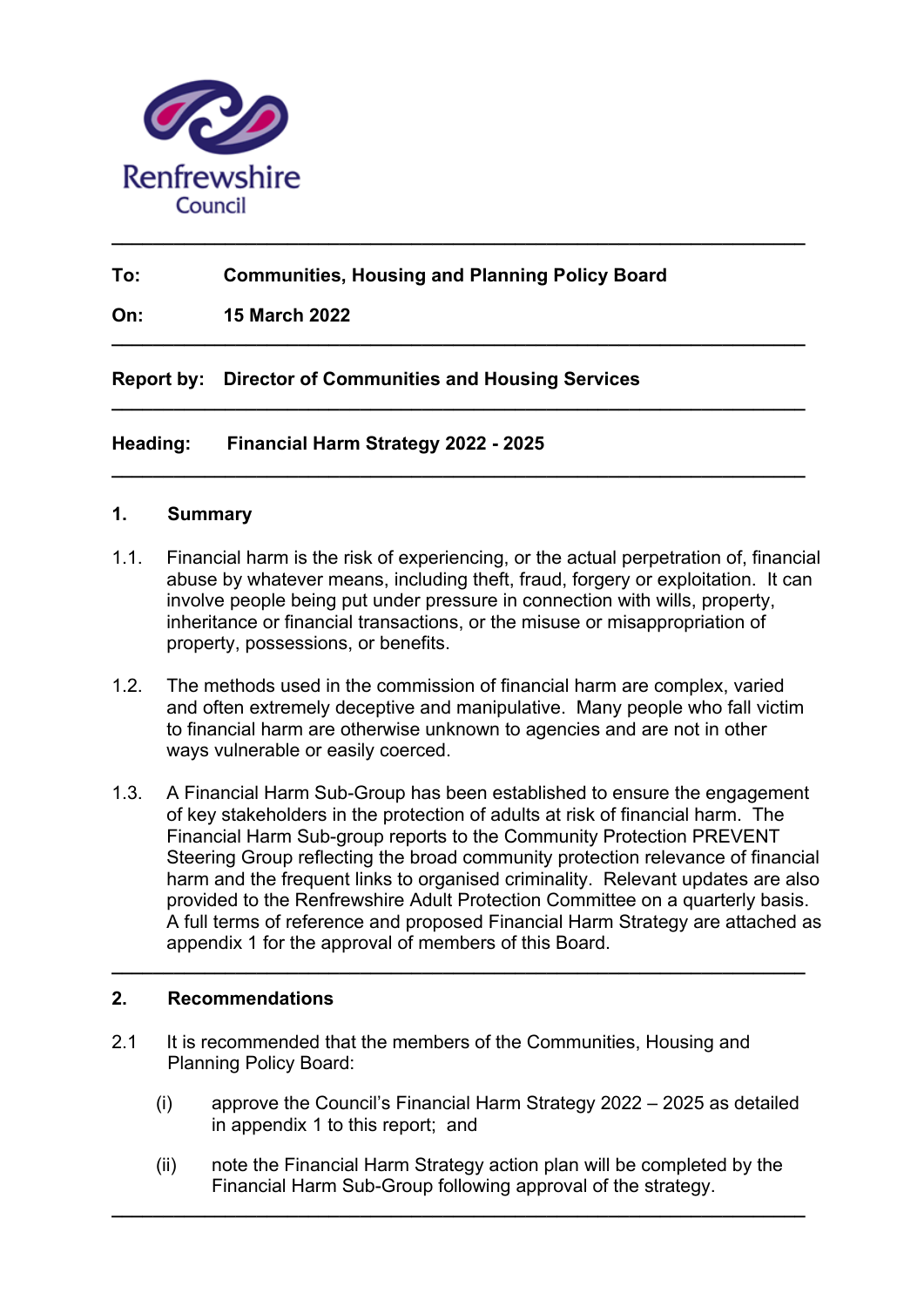# **3. Background**

- 3.1 Financial crime and financial harm is increasing in the UK and in Scotland. Renfrewshire reflects this and has also identified an upward trend in the commission of financial harm across the region.
- 3.2 Whilst not an exhaustive list, the following modes of harm have all been experienced in Renfrewshire, demonstrating the complexity of perpetration, the broad nature of the opportunities pursued by perpetrators and as a result the wide spectrum of people who may fall victim to harm within our communities.
	- Direct "mass-media marketing" scams (mail, email, test, phone calls)
	- Roque traders
	- Indirect marketing scams e.g. fake competitions, website pop-ups
	- Personal cold callers / Bogus workmen
	- Befriending for the purpose of committing crime
	- Inter-familial abuse of trust
	- Premeditated targeting of individuals at their home address
	- Opportunistic crime within residential areas, town centres and shopping centres
	- Sextortion scams
	- Falsely claiming to be a friend/associate to acquire sensitive information
	- Misuse of funds by a known associate or proxy
	- Computer/TV/Telephone maintenance scams
	- Financial proxy withholding care home fees; not paying bills; and/or not releasing funds for necessary purchases
	- "Cuckooing:" taking advantage of a person at risk of harm by taking over their house and abusing their hospitality; using intimidating behaviour to obtain money, food, or other items.
- 3.3 A Financial Harm Sub-Group, reporting to the Community Protection (Prevent) Steering Group has been established to ensure the engagement of key stakeholders in the protection of adults at risk of financial harm. The sub-group includes members from a range of relevant public and third sector agencies. Some of the key areas of focus for the sub-group will be to:
	- Create a network to support the recognition of financial harm, its impact on the individual, community and local economies as well as actions which can be taken to respond to and prevent financial harm.
	- Broker and provide operational and strategic advice around issues being faced by organisations and their staff on complex cases involving financial harm (via the network) essentially creating a community of expertise on which all organisations can draw.
	- Develop private and third sectors' understanding of which agencies can provide assistance in which circumstances, in order that concerns can be directed to those best placed to offer advice and assistance.
	- Locate and share best practice across and between sectors, encouraging the replication of successful systems within the public, private and third sectors.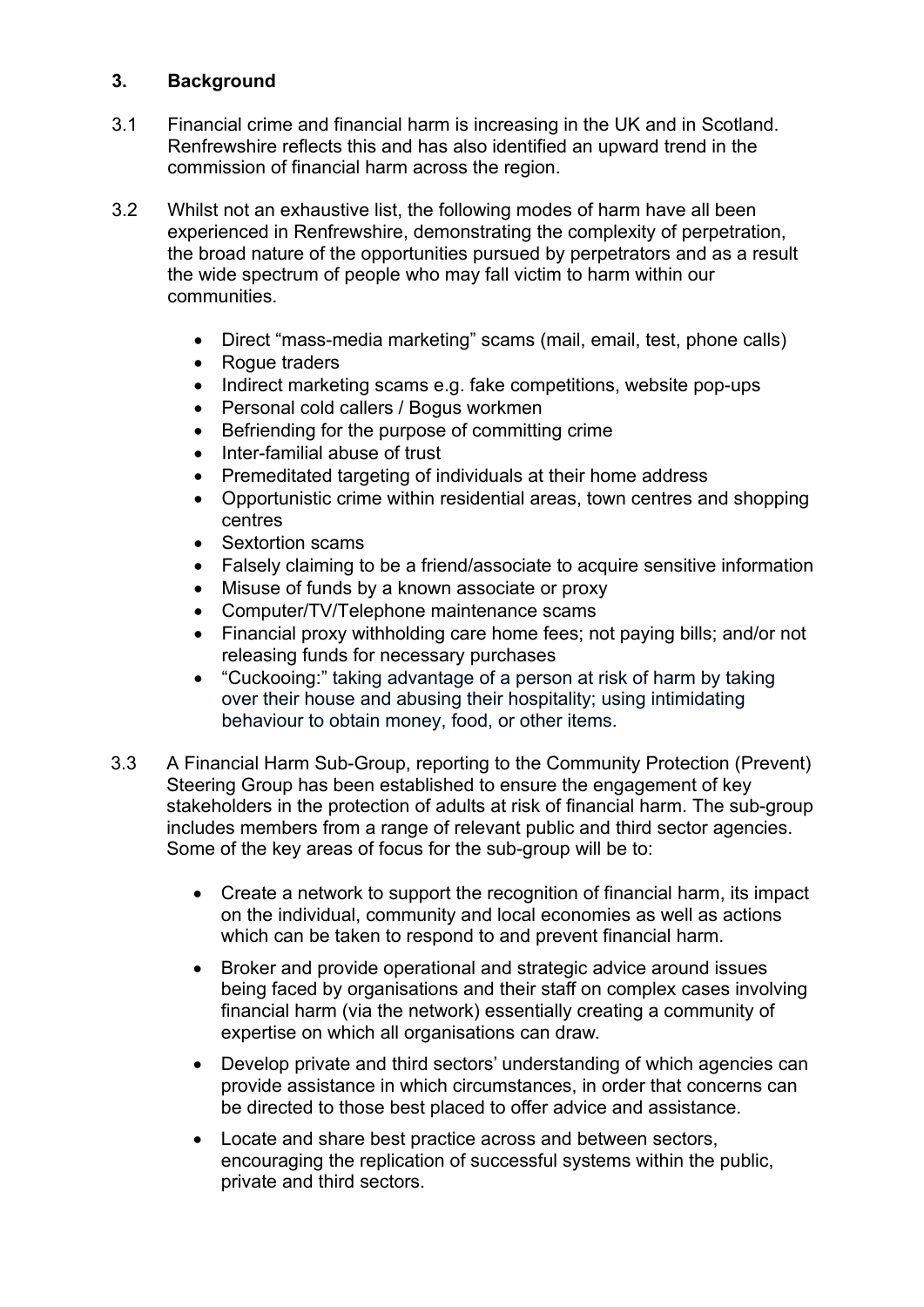- Facilitate collaborative working, including communication, information sharing, good practice, training and activities with stakeholders.
- Inform any publicity campaigns and awareness programmes to ensure that consistency of message is achieved.
- 3.4 The draft Financial Harm Strategy aims to set out ways partner agencies and communities can work together to prevent financial harm; report it and support those affected. It details actions and work with a focus on the five "E's" under which objectives are defined and managed.
	- **Early Intervention and Prevention** Optimising positive action at the first point of contact and ensuring facilities such as the Multi-Agency Community Safety Partnership Hub act as key conduit for all agencies to share information and agree early action
	- **Education** Raising awareness of financial harm and the associated risks through effective multi-agency communications and joint training
	- **Enforcement** Heightening awareness amongst enforcement agencies, robust information sharing, intelligence gathering around criminals and their methods and the development of trigger plans to maximise the disruption and apprehension of perpetrators
	- **Engagement** Ensure communities of Renfrewshire are informed about risks, feel safe and are equipped to identify and avoid financial harm
	- **Engineering** Identifying opportunities to safeguard by design for individuals and within organisations
- 3.5 During the first year of the strategy there will be a specific focus on considering the impact of COVID on local communities and their recovery. A financial harm strategy action plan will be completed by the Financial Harm Sub-Group following approval of the strategy.

#### **Implications of the Report**

- **1. Financial** none
- **2. HR & Organisational Development** none
- **3. Community/Council Planning** 
	- **Renfrewshire is Safe** *Having a Financial Harm Strategy for Renfrewshire, will help protect people at risk of financial harm and will help raise awareness within our communities of the types of frauds & scams and other modes of harm to help prevent them fallen victim to financial harm.*
- **4. Legal** none
- **5. Property/Assets** none
- **6. Information Technology** none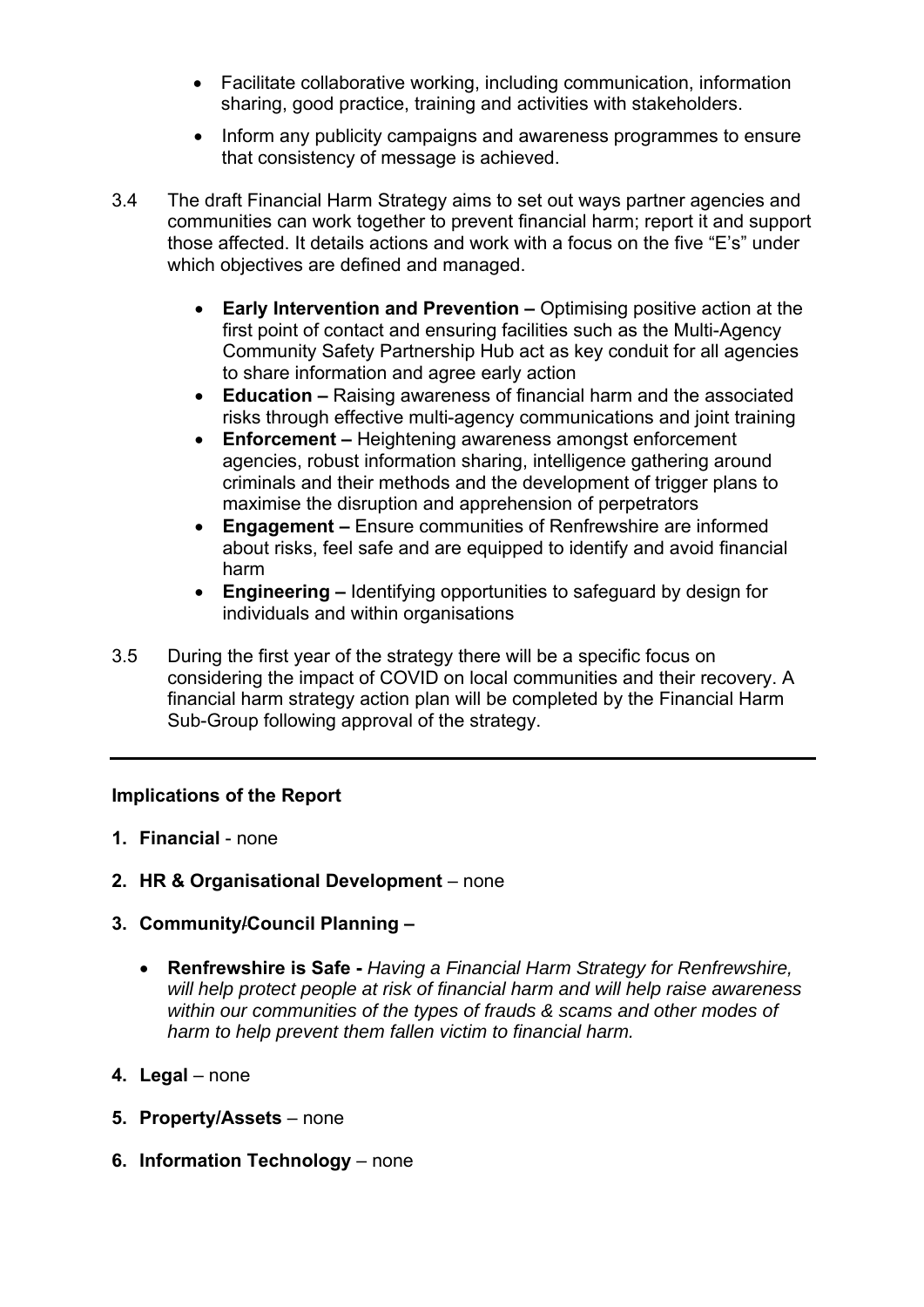- **7. Equality & Human Rights** The Recommendations contained within this report have been assessed in relation to their impact on equalities and human rights. No negative impacts on equality groups or potential for infringement of individuals' human rights have been identified arising from the recommendations contained in the report. If required following implementation, the actual impact of the recommendations and the mitigating actions will be reviewed and monitored, and the results of the assessment will be published on the Council's website.
- **8. Health & Safety** none
- **9. Procurement** none
- **10. Risk** none
- **11. Privacy Impact** none
- **12. COSLA Policy Position** none
- **13. Climate Change** none

**List of Background Papers:** None

*Author: Oliver Reid, Head of Communities and Public Protection* 

**\_\_\_\_\_\_\_\_\_\_\_\_\_\_\_\_\_\_\_\_\_\_\_\_\_\_\_\_\_\_\_\_\_\_\_\_\_\_\_\_\_\_\_\_\_\_\_\_\_\_\_\_\_\_\_\_\_\_\_\_\_\_\_\_\_\_\_** 

**\_\_\_\_\_\_\_\_\_\_\_\_\_\_\_\_\_\_\_\_\_\_\_\_\_\_\_\_\_\_\_\_\_\_\_\_\_\_\_\_\_\_\_\_\_\_\_\_\_\_\_\_\_\_\_\_\_\_\_\_\_\_\_\_\_\_\_**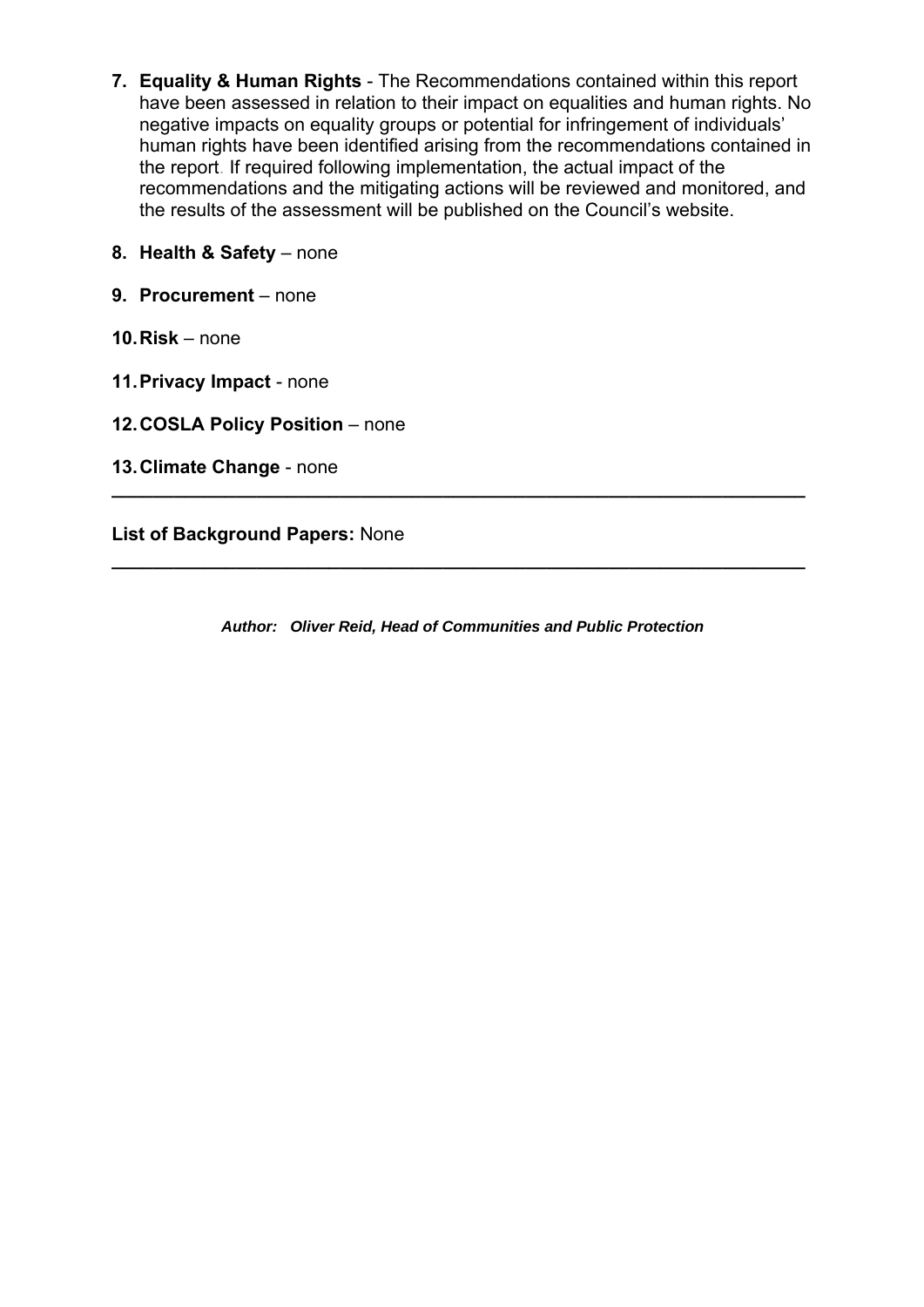**Appendix 1** 



# **Renfrewshire Financial Harm Strategy 2022-2025**

**This Financial Harm Strategy ensures that partners and agencies work collaboratively and efficiently to tackle financial harm in all its guises and wherever it occurs throughout our communities.**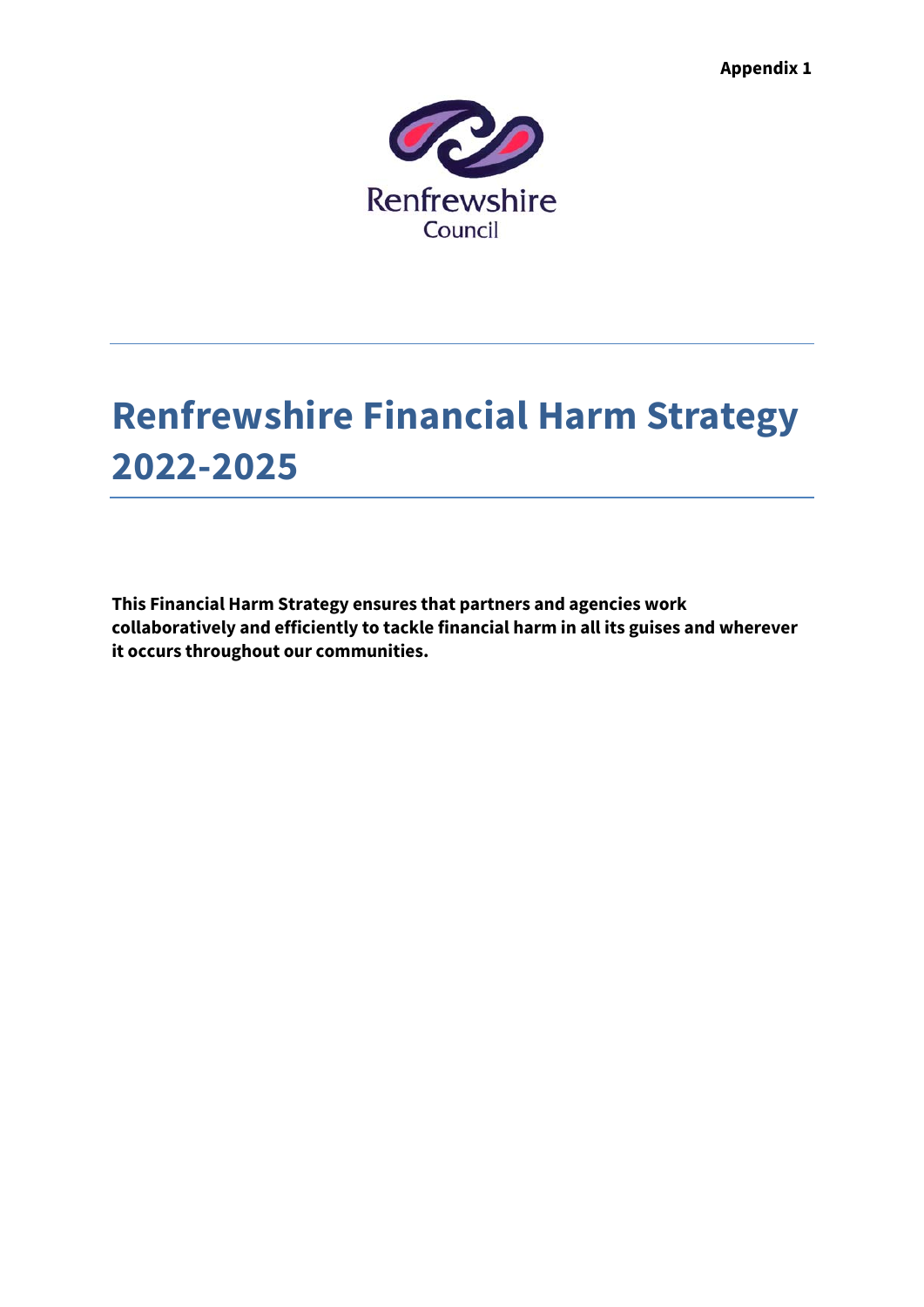# **About Financial Harm**

Financial harm is the risk of experiencing, or the actual perpetration of, financial abuse by whatever means, including theft, fraud, forgery or exploitation. It can involve people being put under pressure in connection with wills, property, inheritance or financial transactions, or the misuse or misappropriation of property, possessions, or benefits.

Financial harm can happen anywhere and is not always perpetrated by strangers. It can be perpetrated by those that are close to the victim and encompass misuse of Power of Attorney, appointee ship, or guardianship; as well as denying access to funds – some perpetrators engage in fictitious romantic relationships to exert emotional control.

The methods used in the commission of financial harm are complex, varied and often extremely deceptive and manipulative. People at risk of financial harm are not restricted to sectors of the community who might already be supported by agencies. Indeed, many people who fall victim to financial harm are otherwise unknown to agencies and are not in other ways vulnerable or easily coerced, however many are older people living independently with savings or assets that have been built up over their working lifetime.

Financial crime and financial harm is increasing in the UK and in Scotland. Renfrewshire reflects this and has identified an upward trend in the commission of financial harm across the region.

Whilst not an exhaustive list, the following modes of harm have all been experienced in Renfrewshire, demonstrating the complexity of perpetration, the broad nature of the opportunities pursued by perpetrators and as a result the wide spectrum of people who may fall victim to harm within our communities.

- Direct "mass-media marketing" scams (mail, email, test, phone calls)
- Rogue traders
- Indirect marketing scams e.g. fake competitions, website pop-ups
- Personal cold callers / Bogus workmen
- Befriending for the purpose of committing crime
- Inter-familial abuse of trust
- Premeditated targeting of individuals at their home address
- Opportunistic crime within residential areas, town centres and shopping centres
- Sextortion scams
- Falsely claiming to be a friend/associate to acquire sensitive information
- Misuse of funds by a known associate or proxy
- Computer/TV/Telephone maintenance scams
- Financial proxy withholding care home fees; not paying bills; and/or not releasing funds for necessary purchases
- "Cuckooing:" taking advantage of a person at risk of harm by taking over their house and abusing their hospitality; using intimidating behaviour to obtain money, food, or other items.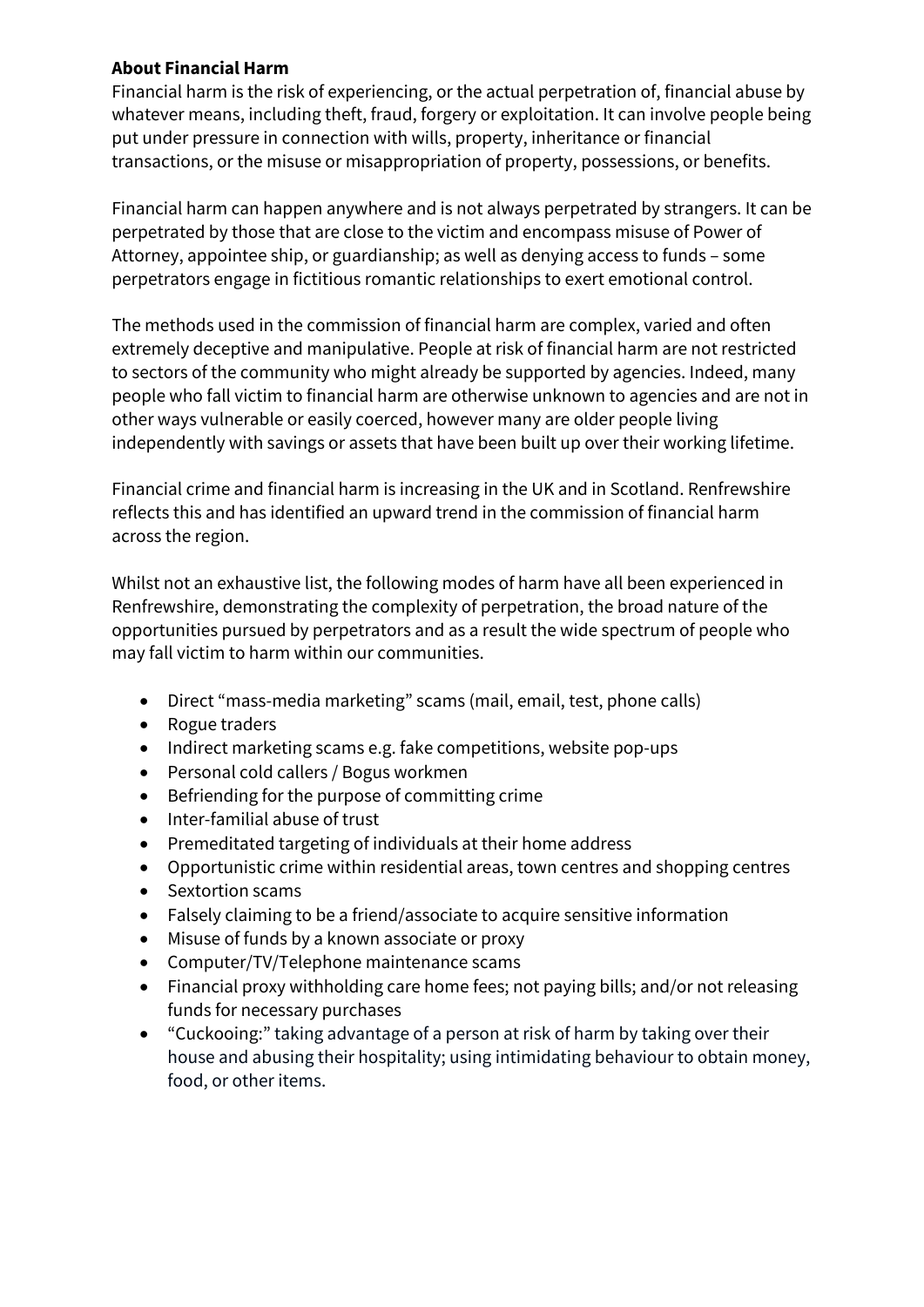# **Governance**

"Our Renfrewshire" is the Community Plan for the ten-year period 2017-2027 and acts as Renfrewshire's Local Outcome Improvement Plan as required by the Community Empowerment (Scotland) Act 2015. This Financial Harm Strategy links directly to the outcomes and vision it sets out.

# **Community Plan Vision**

"Working together to make Renfrewshire fairer, more inclusive place where all our people, communities and businesses thrive"

# **Community Plan Priorities**

- Our Renfrewshire is thriving: Maximising economic growth, which is inclusive and sustainable
- Our Renfrewshire is well: Supporting the wellness and resilience of our citizens and communities
- Our Renfrewshire is fair: Addressing the inequalities which limit life chances
- Our Renfrewshire is safe: Protecting vulnerable people, and working together to manage the risk of harm

Aligned to this Community Plan vision is the vision of the Renfrewshire Adult Protection Committee:

"In Renfrewshire everyone is committed to keeping adults at risk of harm safe and protected."

The broad outcome measures of the Renfrewshire Adult Protection Committee are:

- Adults in Renfrewshire are safer, and their wider needs are met as a result of our activity
- Stakeholders' needs are met, and they are engaged in Adult Support and Protection
- Our policies, procedures, and guidance support ASP practice
- Our leadership, governance and learning support staff to perform, keeping adults safe from harm

# **Focus**

A Financial Harm Sub-Group has been established to ensure the engagement of key stakeholders in the protection of adults at risk of financial harm. Since July 2021, the Financial Harm Sub-group's governance forms part of the Community Protection PREVENT Steering Group reflecting the broad community protection relevance of financial harm and the links to organised criminality. Relevant updates are also provided to the Renfrewshire Adult Protection Committee on a quarterly basis and updates are also provided to the Community Protection Chief Officers Group and Member Officers Group: Public Protection when appropriate or requested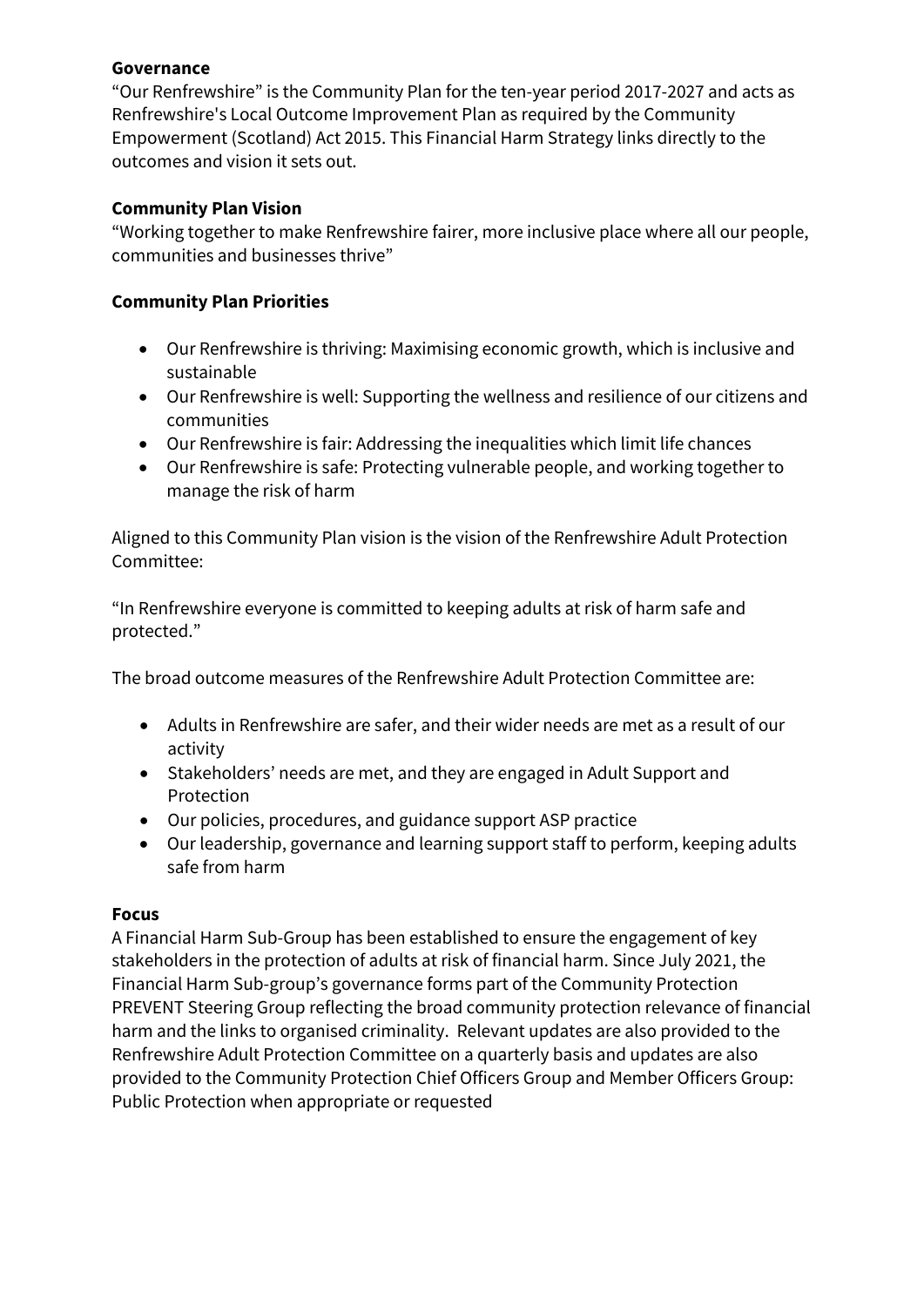The purpose of the sub-group is to:

- Create a network to support the recognition of financial harm, its impact on the individual, community and local economies as well as actions which can be taken to respond to and prevent financial harm.
- Broker and provide operational and strategic advice around issues being faced by organisations and their staff on complex cases involving financial harm (via the network) essentially creating a community of expertise on which all organisations can draw.
- Develop private and third sectors' understanding of which agencies can provide assistance in which circumstances, in order that concerns can be directed to those best placed to offer advice and assistance.
- Locate and share best practice across and between sectors, encouraging the replication of successful systems within the public, private and third sectors.
- Highlight the potential connection between financial harm and other types of harm, raising the overall profile of adult harm in the financial sector and beyond.
- Monitor levels of public, private and third sector engagement, seeking to ensure that all stakeholders embed the 'pledge' in their policies and culture
- Provide a strategic platform to consider issues from public, private and third sectors to support organisations to find solutions to difficulties that arise between and within organisations
- Facilitate collaborative working, including Communication, Information Sharing, good practice, training and activities with stakeholders.
- Inform any publicity campaigns and awareness programmes to ensure that consistency of message is achieved.
- Liaise with influential groups that may be in a position to assist the development of the agenda.
- Identify and collate financial harm data available from stakeholders' databases
- Identify and collate available research and make recommendations to Scottish Government and academic institutions regarding issues that require a future research focus.
- Develop recommendations for public, private and third sector policy/procedures in response to issues arising, consulting with relevant bodies as required.
- Inform the development of a Scottish Government strategy for protecting adults at risk of financial harm through the above tasks.

The full role, remit and membership of the sub-group is attached as Appendix 1 to this strategy together with a copy of the current Action Plan which has been devised to enable all partners to focus and deploy resources to address a wide range of financial harms in Renfrewshire.

The Financial Harm Strategy in Renfrewshire has a focus on delivering under five 'Es' through which objectives are defined and managed.

# **The Five Es**

- Early Intervention and Prevention
- Education
- Engagement
- Engineering
- Enforcement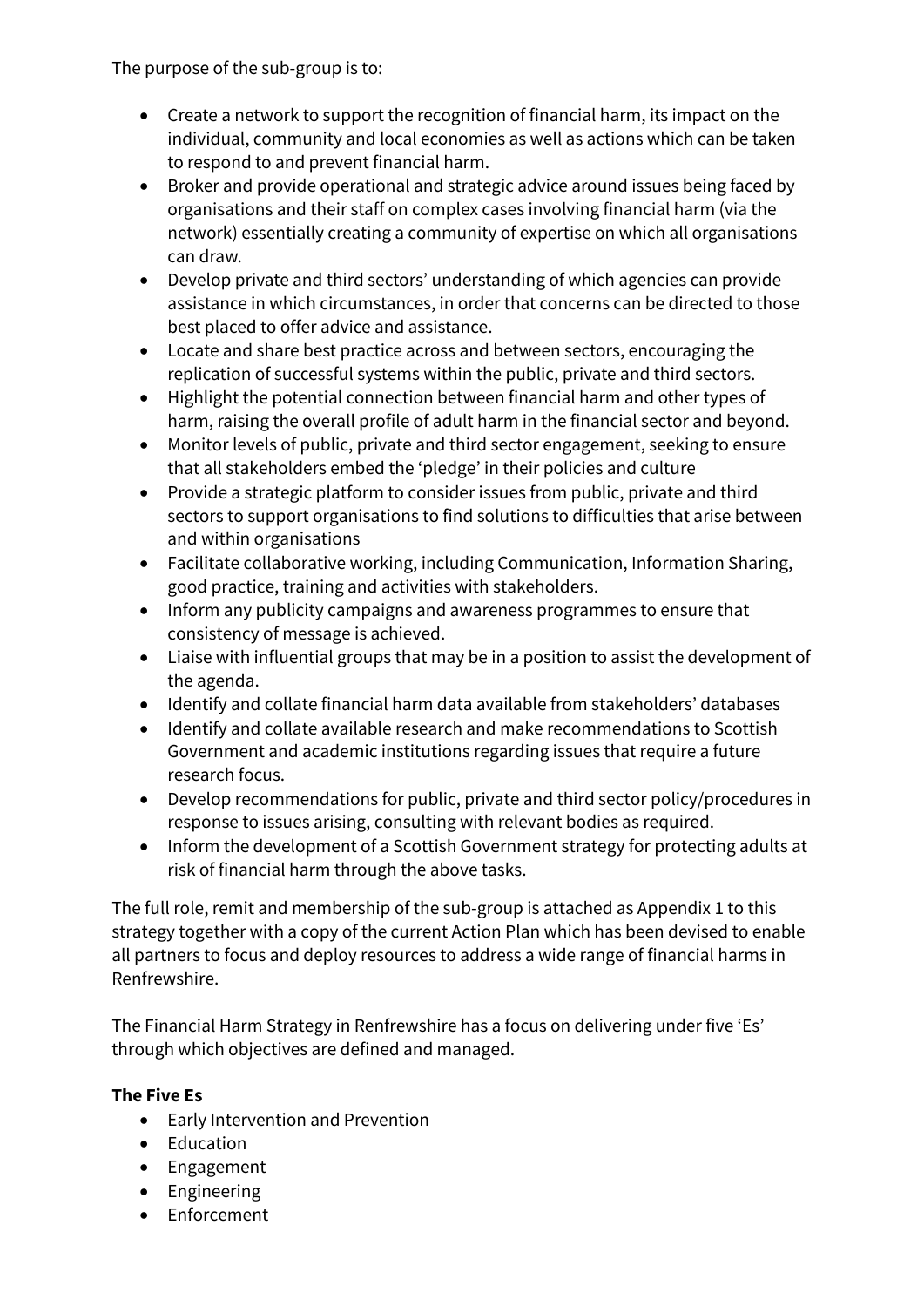# **Early Intervention and Prevention**

Optimising positive action at the first point of contact and ensuring facilities such as the Multi-Agency Community Safety Partnership Hub act as a conduit through which agency action can be triggered. Ensuring partners can identify potential criminality and/or financial harm that should trigger an Adult Support & Protection referral and have the mechanisms to report it quickly.

#### **What we want to achieve:**

To prevent harm occurring. Perpetrators find it more difficult to carry out financial harm in Renfrewshire and are deterred from operating in the region

### **How we will achieve it:**

- Clear role definition between partners to understand where roles both overlap and diverge.
- Effective information sharing between agencies and partners to ensure early identification of risk and promote confidence around reporting, enhancing safeguarding and preventing crime and non-criminal types of financial harm.
- Effective communication and engagement, empowering local communities to stay safe.
- Working with local social groups, support groups and forums which focus on the more vulnerable sectors of the community through which proactive messages and guidance can be disseminated.
- Remaining flexible and adapting quickly to changing trends, methods of offending or targeted victim profiles locally and nationally.
- Using analytical tools, intelligence, environmental scanning and information sharing to predict where harm may occur and take action to lower the likelihood of people falling victim.
- Using trigger plans in the Banking Protocol, public services, utility providers and local retailers to take action where criminality or harm is suspected.

# **What we want to achieve**

Where harm does occur, respond effectively and efficiently

# **How we will achieve it**

- Robust protocols adopted in each agency to take decisive action at the first point of contact, ensure risks are identified, relevant information is captured, and safeguarding implemented. Inquiries are undertaken under the Adult Support and Protection Act as soon as a risk of harm is brought to the attention of the local authority.
- All partners can/will make Adult Protection referrals when they believe the criteria to be met.
- The Community Safety Partnership Hub will collate potential concerns, identify risk and repeat victims and refer via Adult Protection procedures.

#### **What we want to achieve**

Support victims who are harmed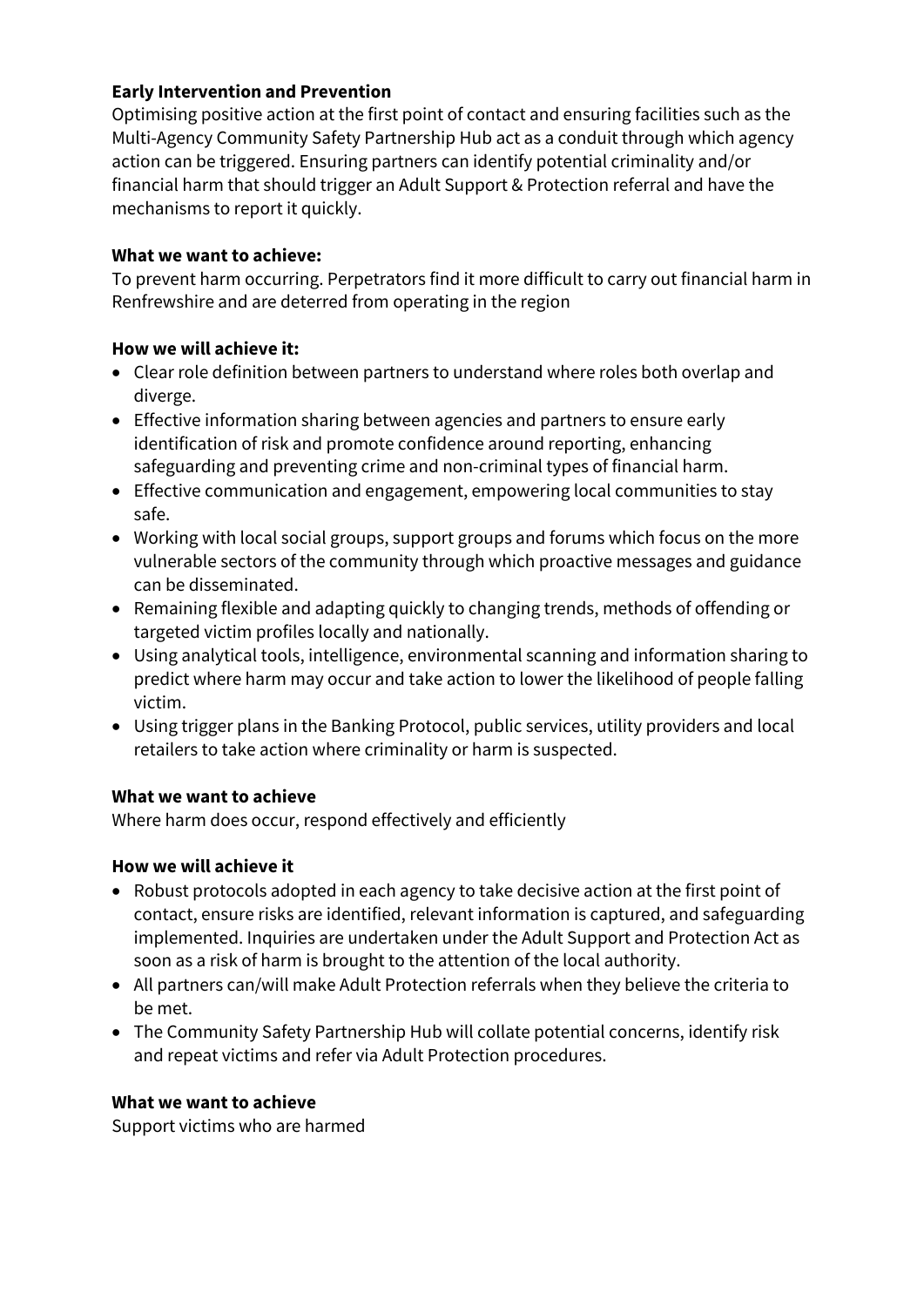- Documented care plan put in place to reduce the fear of crime or harm, improve wellbeing and reduce the likelihood of repeat victimisation.
- Proactive engagement with other service providers (telephone providers, housing, banks etc.) to trigger the implementation of supportive measures to protect victims and prevent offending.
- Support for victims offered through non-criminal processes, including Adult Support and Protection and investigations by Office of Public Guardian (Scotland)

# **What we want to achieve**

Perpetrators in prison who have committed or who are at risk of committing offences involving financial harm take part in programmes aimed at reducing the likelihood of reoffending.

# **How we will achieve it**

- Work in close partnership with the Scottish Prison Service to identify relevant perpetrators and related risk.
- Share intelligence about modes of offending and known risks involving the perpetrator, their families or the wider community (this intelligence sharing will go beyond perpetrators in prison if they are harmers or at risk of committing offences).

# **Education**

Raising awareness of financial harm and the associated risks through effective multiagency communication and joint training.

#### **What we want to achieve**

Staff within agencies are aware of how financial harm is perpetrated. Staff are aware of associated risks and can identify potential victims and the early indicators of harm.

# **How we will achieve it**

- Implementation of an effective communications strategy to raise awareness amongst staff in all key agencies and partner organisations which includes the early identification of potential risks and indicators of harm.
- Internal communications strategy supported by dissemination of audience-relevant messages through team briefings
- Participation in joint-agency training focused on the risks and impact of financial harm
- Participation from relevant private sector organisations in joint training
- Awareness amongst agencies of available technologies which can reduce the risk of internet and telephone scams, and securing access to those technologies for vulnerable people

# **What we want to achieve**

Staff within agencies know how and where to raise concerns and are confident in doing so quickly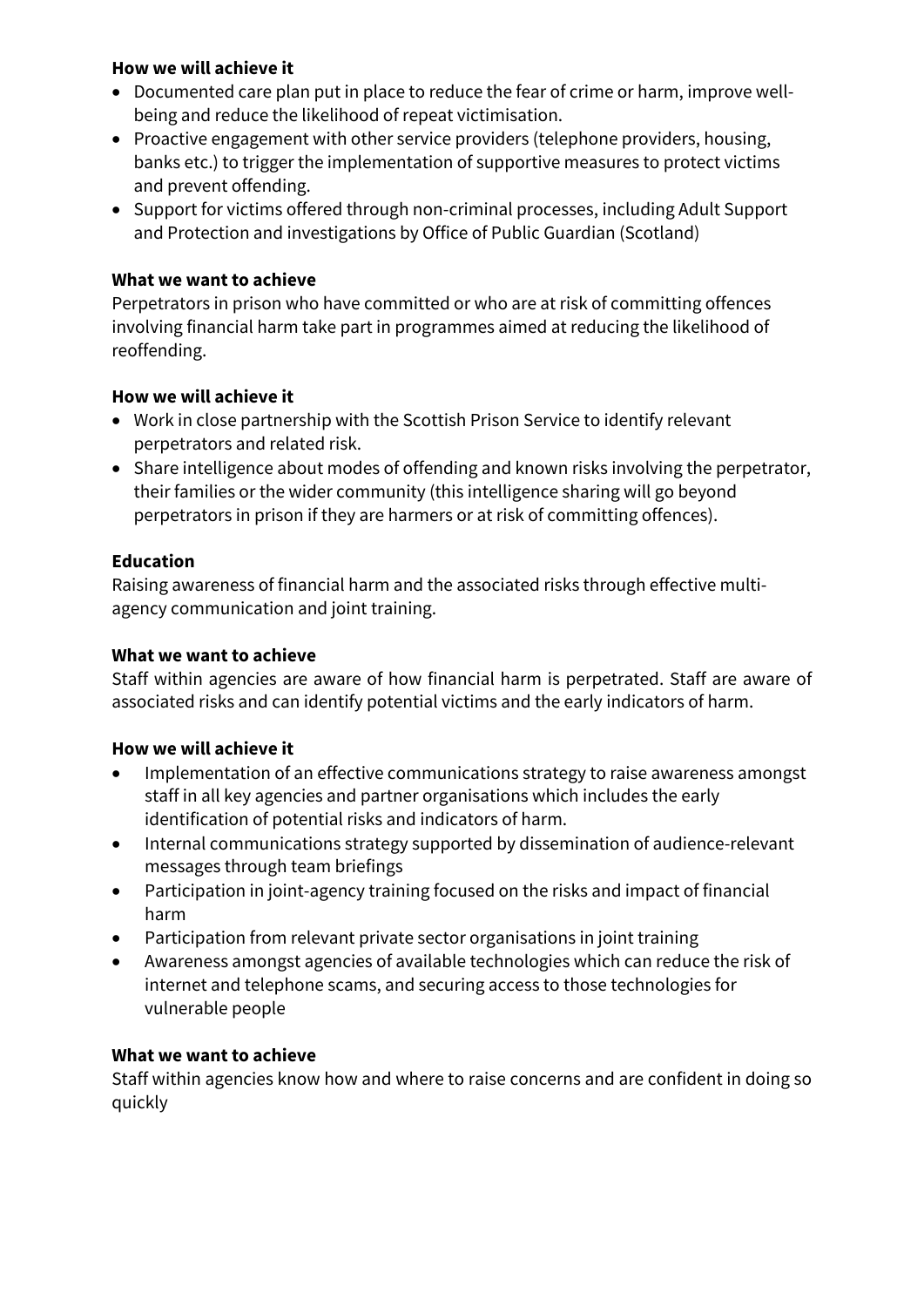- Joint training and internal communication strategies will include policy and procedure around notification of concerns
- Clearly understood lines of reporting will be evident within each agency
- Each agency will implement guidance on taking immediate steps to safeguard, support and prevent crime where potential risks are identified.

#### **Engagement**

Providing support and information to vulnerable people, community groups and their families through a number of traditional and innovative channels, making best use of technology, social media and awareness campaigns.

#### **What we want to achieve**

Maximise the reach of information and awareness within local communities through a high-profile launch of the financial harm strategy with a focus on keeping people safe across Renfrewshire

#### **How we will achieve it**

- Effective use of social media and agency websites.
- Poster campaign in places frequented by vulnerable people, public offices and local retailers.
- Raise awareness through elected members and community councils

### **What we want to achieve**

Raise awareness amongst local communities about the methods used to commit financial harm, key prevention methods and what victims can expect from agencies when a crime does occur, as well as what victims can expect when they are victims of financial harm that is not a criminal act.

Ensure people within Renfrewshire are informed about risks, feel safe and are best placed to avoid harm

#### **How we will achieve it**

- Work with social groups, support groups and forums associated with or attended by vulnerable sectors of the community through which proactive messages and guidance can be disseminated.
- Optimise reach through posters and leaflets in GP waiting rooms, hospitals, public buildings, citizens' advice offices, banks, day centres, garden centres, supermarkets and other retailers.
- Encourage partners and utility providers to include relevant messages in correspondence and billing information.
- Pop-up themed public engagement activity at key locations to offer advice, share information and discuss concerns

#### **What we want to achieve**

Support victims who have been harmed or who may be at risk of being harmed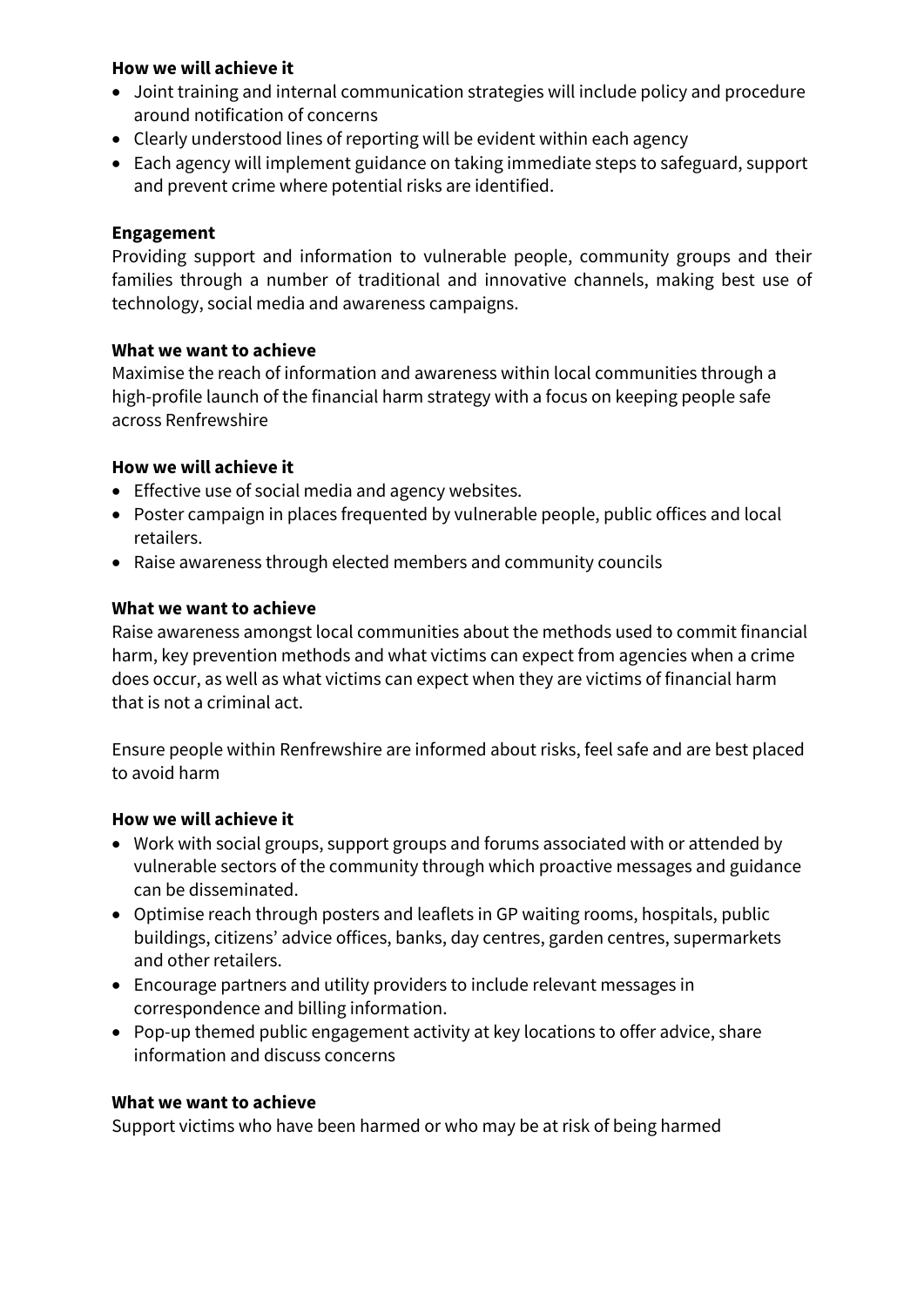- Early recognition of risk and the impact that financial harm has on individuals and their families.
- Decisive action taken to report harm or the risk of harm through recognised multiagency channels.
- Early intervention to safeguard where appropriate.
- Identify named point of contact for the individual.
- Early review of each case to determine the most appropriate lead agency and trigger an appropriate response to ensure long-term well-being.

# **Engineering**

Identifying opportunities to safeguard by design for individuals and within organisations

### **What we want to achieve**

Safeguarding by design

### **How we will achieve it**

- Review of building security at identified locations.
- Consideration of low-cost security measures such as door chains and peep-holes within dwellings occupied by vulnerable people.
- Distribution of relevant leaflets and guidance booklets/toolkits amongst vulnerable people and groups.
- Enhancing awareness amongst agencies of available technologies which can reduce the risk of internet and telephone scams and securing access to those technologies for vulnerable people.
- Promoting best use of pre-agreed passwords which should be used by genuine callers from banks, utility companies and telecommunications companies etc. to reduce the likelihood of vulnerable people falling victim to scams.
- Reviewing ATM security and waiting area/kiosk security within banks, building societies and other outlets to prevent and detect crime.
- Establishing robust triggers within partner agencies' electronic systems to identify possible cases of financial harm early on (e.g., debts attached to an individual with a financial proxy managing their funds).

# **Enforcement**

Heightening awareness amongst enforcement agencies, robust information sharing, intelligence gathering around criminals and their methods and development of trigger plans to maximise the disruption and apprehension of perpetrators.

# **What we want to achieve**

Create a toxic operating environment for perpetrators in Renfrewshire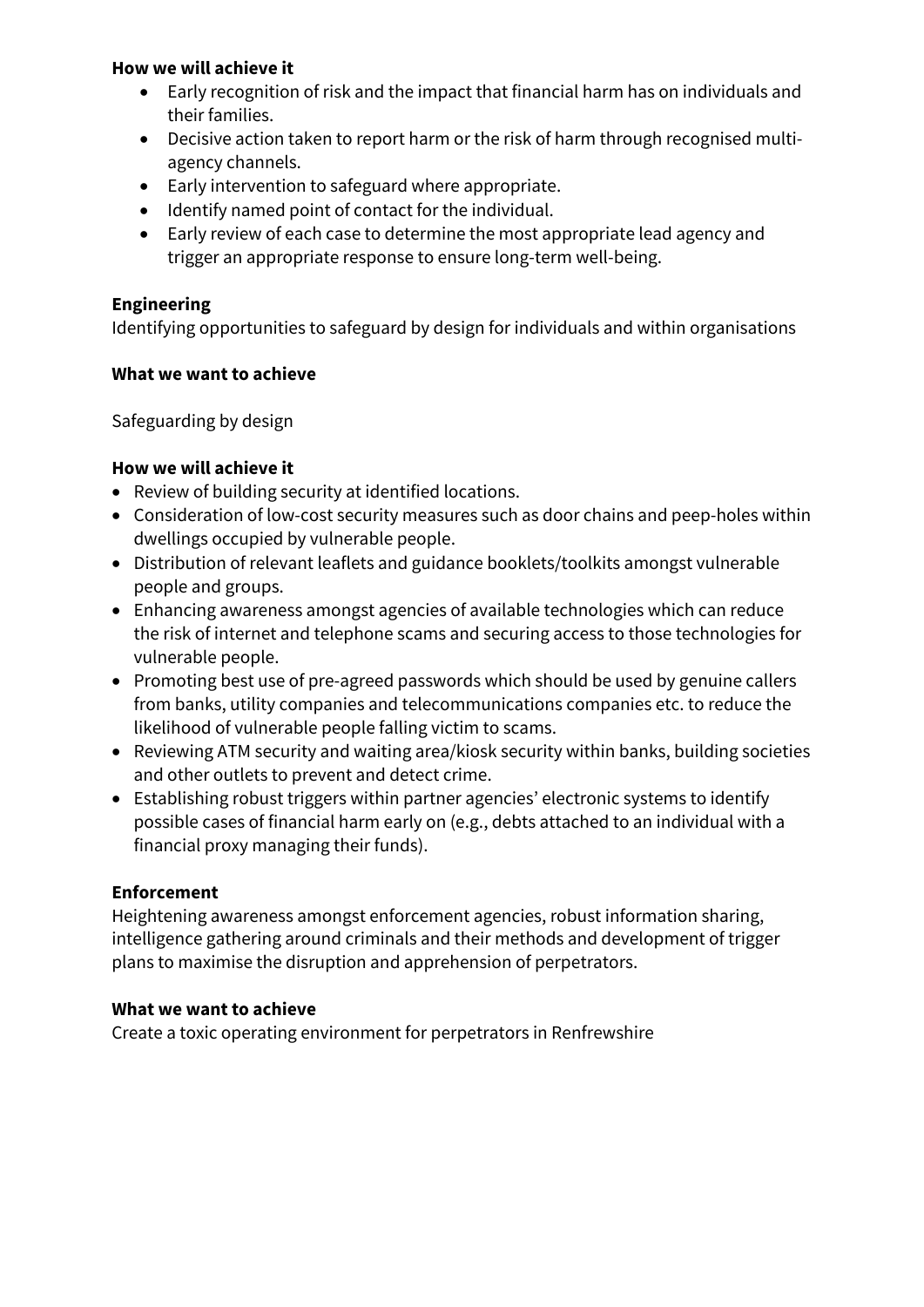- Robust training and awareness within agencies to maintain heightened readiness amongst staff.
- Effective sharing, gathering and distribution of intelligence relating to known criminals and organised gangs who may seek to operate within Renfrewshire.
- A united partnership approach, with decisive investigative action at the first point of contact where a crime is suspected to have been attempted or has been committed.
- Best use of modern investigative technologies, locally and nationally to optimise the identification of perpetrators.
- Best use of joint investigations where more than one agency can offer expertise and resource in the investigation of financial harm and in the support of victims.
- Enhanced information sharing and agreed protocols with store security and radiolink operatives where suspicious activity is observed or anticipated.
- Best use of joint working agreements and protocols with banks, building societies, benefits agencies, the Office of Public Guardian (Scotland), and other service providers to optimise early reporting, evidence collation and the identification of perpetrators.

# **What we want to achieve**

Perpetrators are brought swiftly to justice

# **How we will achieve it**

- Instances of financial harm are treated as high priority.
- Investigations are expedited efficiently and are overseen by a named supervisory officer.
- Best use of legislative provisions around bail conditions, curfew and investigative liberation in support of victims, and where circumstances permit, ensure perpetrators appear before the court from police custody.
- Liaison with the Procurator Fiscal to ensure that the consequence of harm within the community is reflected in sanctions and disposals for perpetrators at every stage of the justice process. (Perhaps wouldn't qualify as "justice" but something here around taking efficient steps to identify and remove financial proxies who are financially harming victims)

# **Monitoring and reporting progress**

The Financial Harm Sub-Group will monitor outcomes on an ongoing basis with each partner reporting progress at the quarterly meetings. An annual review of the strategy will be undertaken by the Financial Harm Sub-Group enabling the opportunity to review progress and incorporate any emerging issues.

Reports outlining progress achieved against the agreed Action Plan will be submitted to the Community Protection Prevent Steering Group & Adult Protection Committee detailing progress on actions and the positive outcomes achieved.

The annual progress report will also highlight areas where progress has not been achieved and the appropriate measures that will be undertaken agreed by the Financial Harm Sub-Group to ensure completion of actions. The report will also highlight emerging/new financial harm identified to be incorporated into an updated Financial Harm Action Plan for the next year.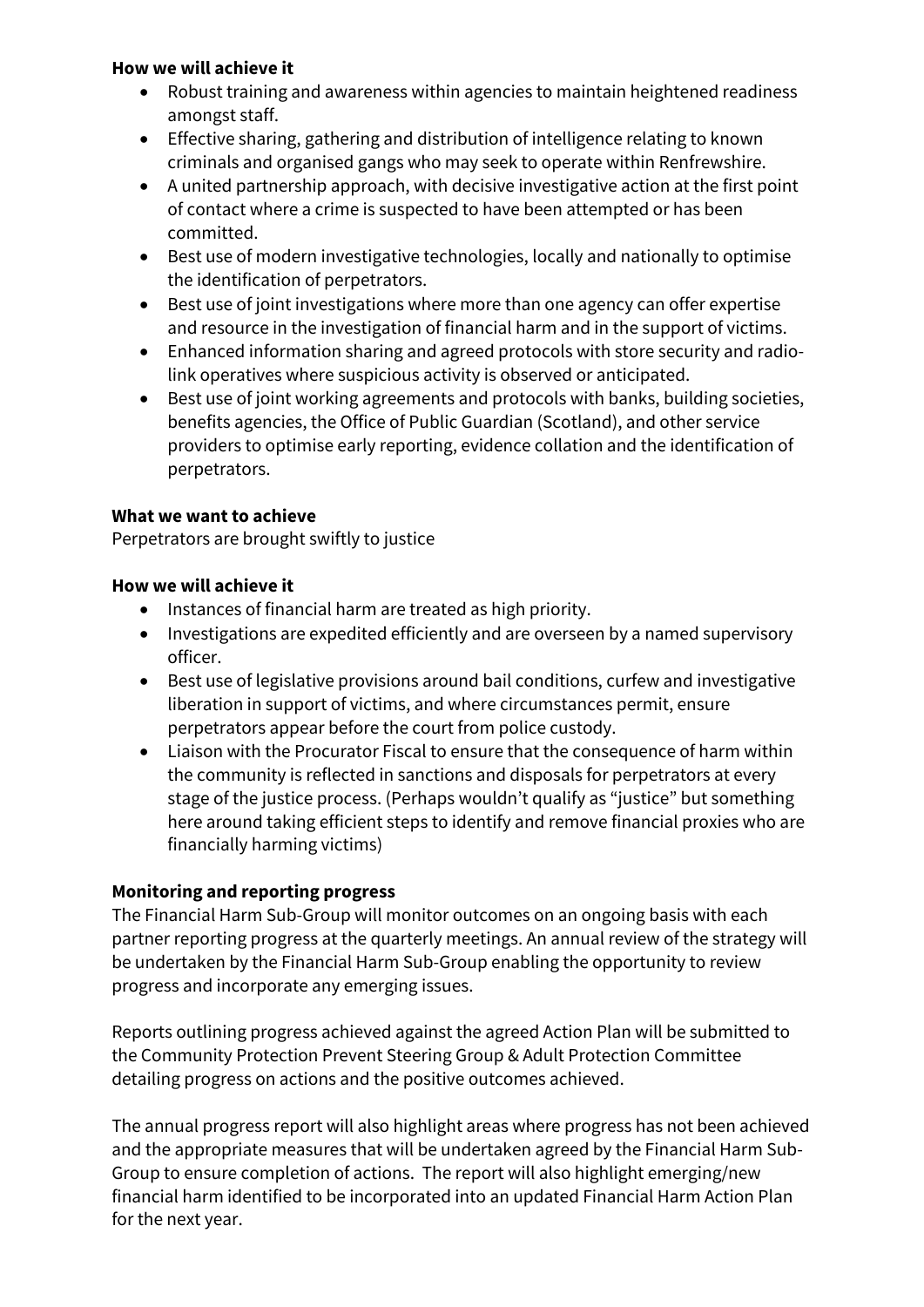Partners will ensure that annual progress is reported widely across their reporting structures and is widely accessible on a wide range of media channels such as websites highlighting the positive outcomes being achieved within Renfrewshire and raising awareness of potential new or emerging financial harm. To ensure wider communication of Financial Harm key messages will be highlighted in the relevant partners Service Plans.

**Renfrewshire House, Cotton Street, Paisley PA1 1BU E: preventpc@renfrewshire.gov.uk T: 0300 300 0300**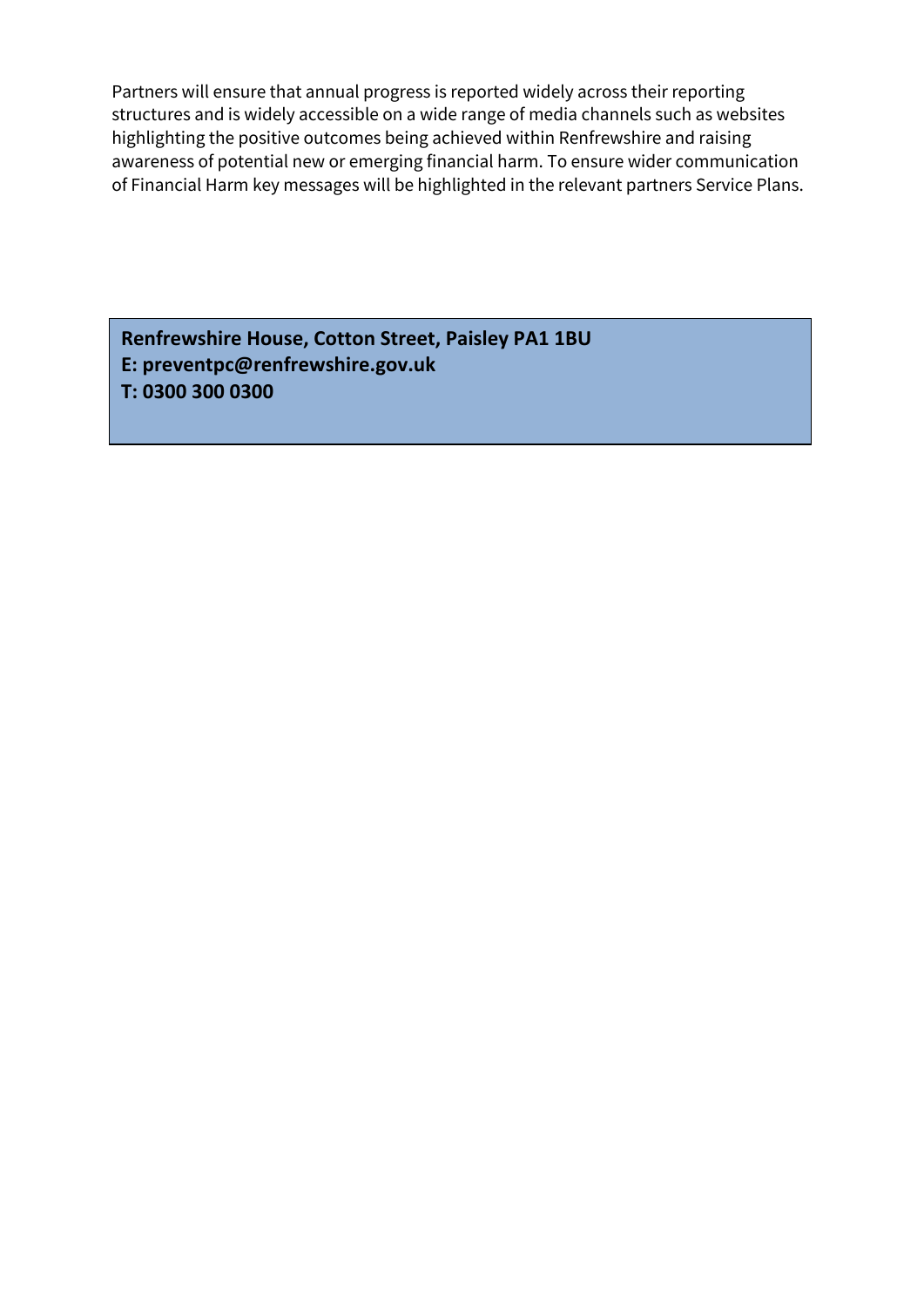

### **Renfrewshire Financial Harm Sub-group**

#### **Terms of Reference**

### **Introduction**

There is a need to ensure the engagement of key stakeholders in the protection of adults at risk of financial harm. The majority of organisations with a role are not bound by the terms of Adult Support and Protection legislation (ASPA) and also the regulation of financial services is a reserved matter for the UK Government.

Previous work has identified that to respond to the growing threat of financial harm there is a need to influence the policies of a range of organisations, including financial services and companies that are recognised as being key stakeholders in the protection of adults who are exposed to the risk of financial harm. This also extends to those providing broader services within the private and third sectors.

The Renfrewshire Financial Harm Working Group was previously operating under the auspices of the Renfrewshire Adult Protection Committee (RAPC). Since July 2021, the Financial Harm Subgroup's governance forms part of the Community Protection PREVENT Steering Group rather than RAPC, reflecting the broader public protection relevance of financial harm. Relevant updates will continue to come to RAPC on a quarterly basis.

Links with other public protection bodies that have an interest in this work are being developed, and cohesive work will continue to develop these over time.

The Financial Harm Sub-Group reports to the Community Protection PREVENT Steering Group and provides updates to the Community Protection Chief Officers Group and Member Officers Group: Public Protection when appropriate or requested

The following terms of reference set out the intended function, constitution and membership of the sub-group.

#### **Purpose**

- Create a network to support the recognition of financial harm, its impact on the individual, community and local economies as well as actions which can be taken to respond to and prevent financial harm.
- Broker and provide operational and strategic advice around issues being faced by organisations and their staff on complex cases involving financial harm (via the network) essentially creating a community of expertise on which all organisations can draw.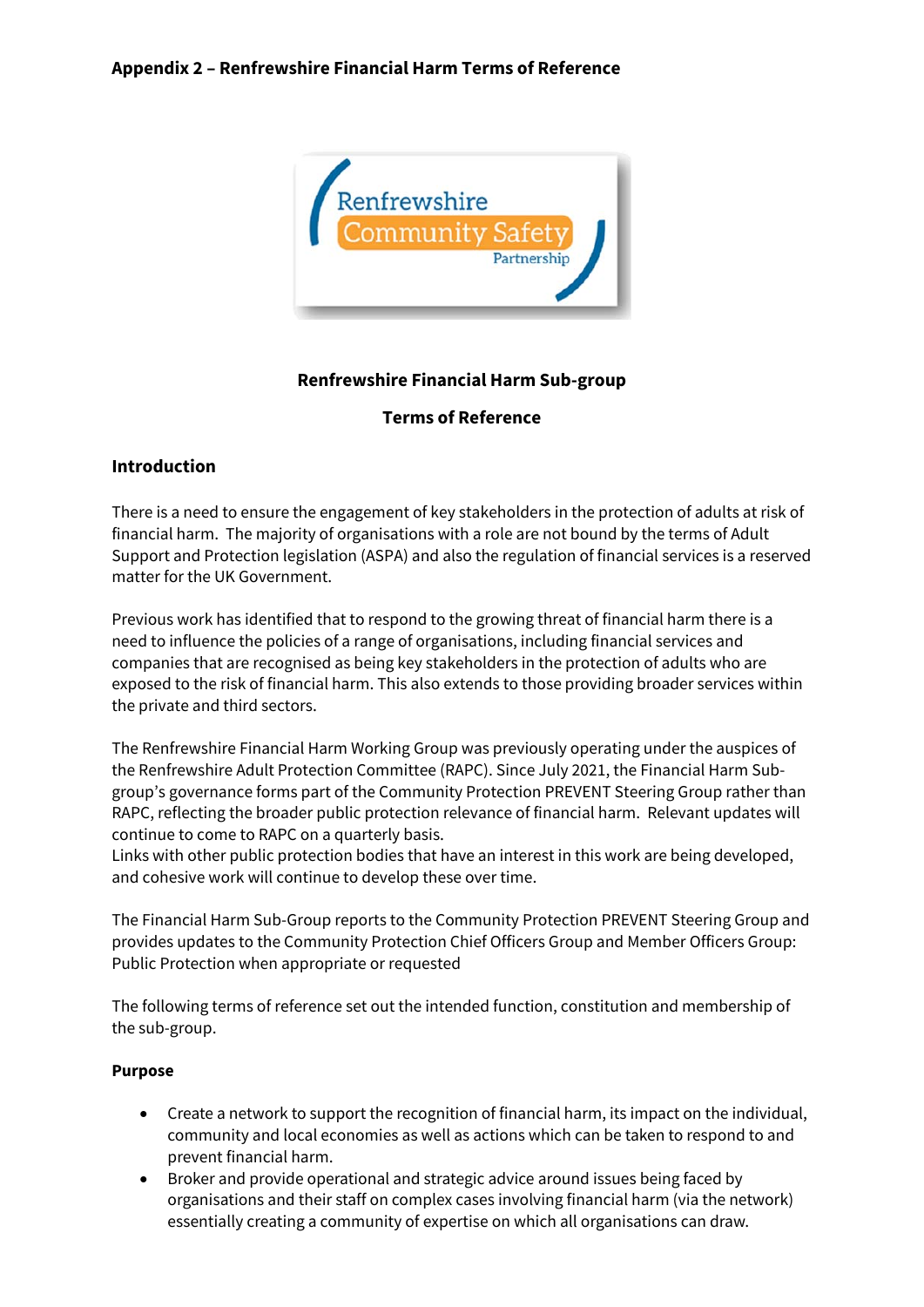- Develop the private and third sectors' understanding of which agencies can provide assistance in which circumstances, in order that concerns can be directed to those best placed to offer advice and assistance.
- Locate and share best practice across and between sectors, encouraging the replication of successful systems within the private, public and third sectors.
- Highlight the potential connection between financial harm and other types of harm, raising the overall profile of adult harm in the financial sector and beyond.
- Monitor levels of public, private and third sector engagement, seeking to ensure that all stakeholders embed the 'pledge' in their policies and culture
- Provide a strategic platform to consider issues from public, private and third sectors to support organisations to find solutions to difficulties that arise between and within organisations
- Facilitate collaborative working, including Communication, Information Sharing, good practice, training and activities with stakeholders.
- Inform any publicity campaigns and awareness programmes to ensure that consistency of message is achieved.
- Liaise with influential groups that may be in a position to assist the development of the agenda.
- Identify and collate financial harm data available from stakeholders' databases
- Identify and collate available research and make recommendations to Scottish Government and academic institutions regarding issues that require a future research focus.
- Develop recommendations for public, private and third sector policy/procedures in response to issues arising, consulting with relevant bodies as required.
- Inform the development of a Scottish Government strategy for protecting adults at risk of financial harm through the above tasks.

#### **Membership**

The sub-group will comprise representatives from a range of key stakeholder organisations and be chaired by the Resilience and Deployment Manager or by the Serious Organised Crime & Trading Standards Manager

In order to avoid an unnecessarily large number of agencies, membership will be restricted to those with a representative function:

| <b>Title</b>                                             | Organisation                                                               | <b>Membership Rationale</b>                                                            |
|----------------------------------------------------------|----------------------------------------------------------------------------|----------------------------------------------------------------------------------------|
| Resilience and<br>Deployment Manager                     | <b>Public Protection</b>                                                   | Representing the interests of<br><b>Community Protection</b>                           |
| <b>Adult Protection</b><br><b>Committee Lead Officer</b> | <b>RAPC</b>                                                                | Providing strategic input                                                              |
| <b>Trading Standards</b>                                 | <b>Public Protection</b>                                                   | Providing strategic input for Trading<br><b>Standards</b>                              |
| NHS Greater Glasgow and<br>Clyde Health Board            | <b>NHS Health Board</b>                                                    | Representing strategic health care<br>interests and training agenda                    |
| Social Work<br>Representation                            | Renfrewshire Health and<br>Social Care Partnership                         | Representing frontline experience in<br>working with adults at risk of harm            |
| Local Chief Inspector/<br><b>Detective Sergeant</b>      | Police Scotland and<br>Renfrewshire Inverclyde<br><b>Safer Communities</b> | Representing interests of Police<br>Scotland                                           |
| Policy Officer or Senior<br>Manager                      | Relevant local third<br>sector agencies                                    | Representing voluntary sector<br>interests, including Citizens Advice<br><b>Bureau</b> |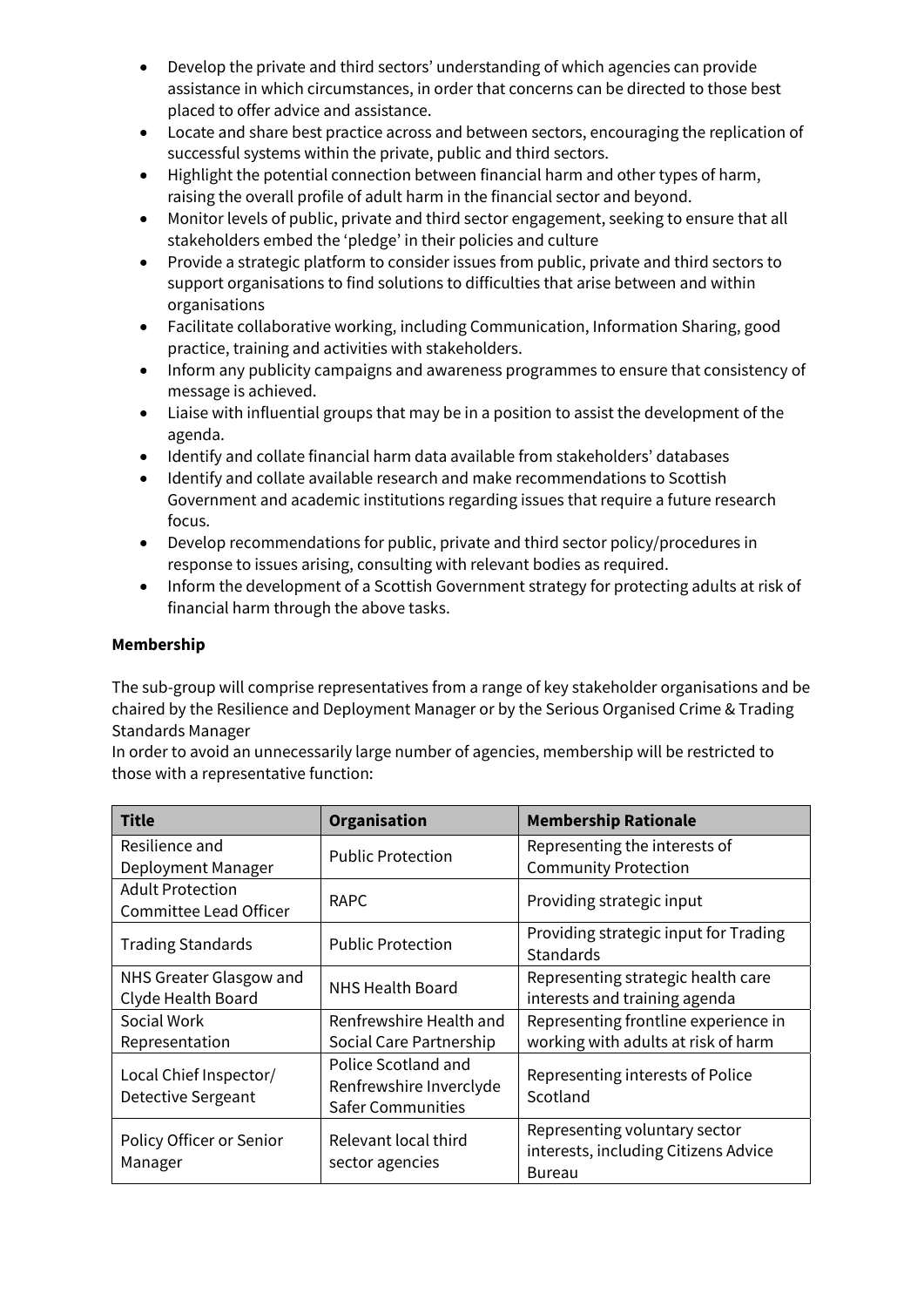| Policy Officer or Senior<br>Manager | Relevant financial<br>institutions and credit<br>unions  | Representing financial institution and<br>credit union interests |
|-------------------------------------|----------------------------------------------------------|------------------------------------------------------------------|
| Policy Officer or Senior<br>Manager | Renfrewshire<br><b>Community Planning</b><br>Partnership | Representing strategic Council and<br>Community Planning agenda  |
| Police Officer or Senior<br>Manager | <b>Postal Service</b>                                    | Representing Postal Service interests                            |
| Refuge Worker & IDAA                | Woman's Aid                                              | Representing Victims of Domestic<br>Abuse                        |

As necessity arises other specialists may be co-opted onto the strategy group for specific or general purposes e.g., Office of Public Guardian Scotland, Crown Office and Procurator Fiscal Service. This will be a matter for core members of the group to determine. Members may invite representatives from other organisations to share relevant information.

#### **Accountability/Responsibilities**

The sub-group will report to the Community Protection PREVENT Steering Group and provide regular updates on progress to the Renfrewshire Adult Protection Committee. The sub-group will submit a written report annually on levels of private/public sector collaboration, achievements against targets set out in the strategy, forecasts for forthcoming years and any issues relating to statutory, organisational or operational difficulties. The sub-group will advise on and promote relevant policy and strategy as well as articulating issues and concerns raised in the adult protection community and broader financial harm prevention community with all stakeholders.

The sub-group will maintain a close working relationship with the Community Protection PREVENT Steering Group and Adult Protection Committee and will disseminate any relevant guidance.

#### **Working Methods**

The quorum for the sub-group and any decisions will be 5 core members from different agencies. The sub-group will meet a maximum of 6 times per annum. Minutes will be kept of meetings and circulated to stakeholders within three weeks following each meeting.

The Chair of the sub-group will be the Resilience & Deployment Manager or Serious and Organised Crime & Trading Standards Manager. Secretariat functions will be provided by the Community Safety Partnership.

#### **Specialist Advisors**

When considered appropriate the sub-group will request the support of specialist advisors.

#### **Review**

On an annual basis the sub-group will review the relevance and value of its work with the Community Protection PREVENT Steering Group and the Renfrewshire Adult Protection Committee. This will include reviewing membership, remit and responsibilities

(Terms of Reference adapted from the National Financial Harm Group's Terms of Reference Guidance for local groups)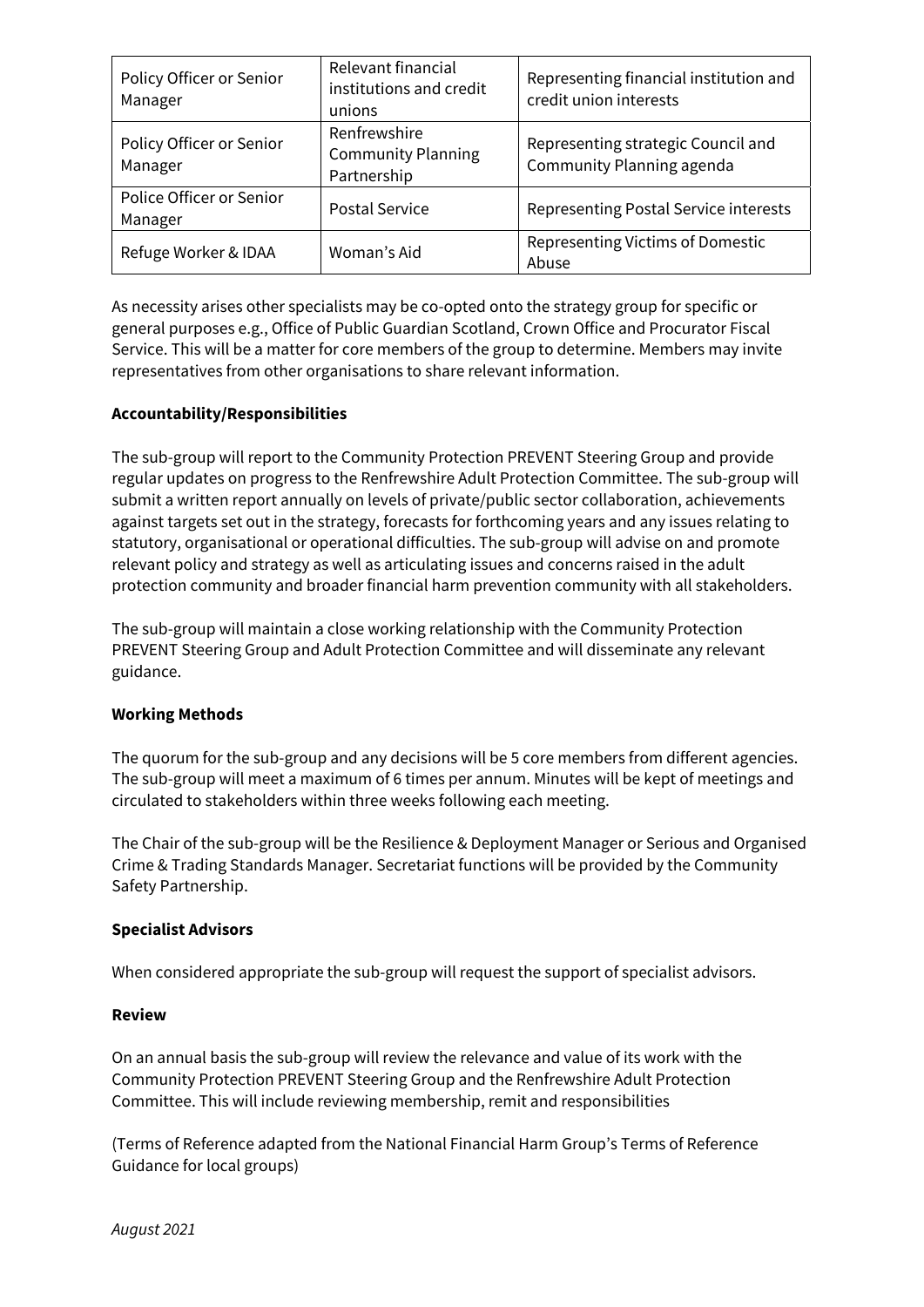# **Appendix 3 – Action Plan**

|                                                                                                                     | Date of last update:<br>6th September 2021                                                                                                                                    |                                                                                                                                                                                                                                                                                                                                                                                                                                                                                                                                                                                                                                                          |                | <b>NOT PROTECTIVELY MARKED</b> |                |             |               |  |  |  |  |
|---------------------------------------------------------------------------------------------------------------------|-------------------------------------------------------------------------------------------------------------------------------------------------------------------------------|----------------------------------------------------------------------------------------------------------------------------------------------------------------------------------------------------------------------------------------------------------------------------------------------------------------------------------------------------------------------------------------------------------------------------------------------------------------------------------------------------------------------------------------------------------------------------------------------------------------------------------------------------------|----------------|--------------------------------|----------------|-------------|---------------|--|--|--|--|
|                                                                                                                     | <b>Renfrewshire Financial Harm Sub-Group</b>                                                                                                                                  |                                                                                                                                                                                                                                                                                                                                                                                                                                                                                                                                                                                                                                                          |                |                                |                |             |               |  |  |  |  |
| <b>Action Plan</b>                                                                                                  |                                                                                                                                                                               |                                                                                                                                                                                                                                                                                                                                                                                                                                                                                                                                                                                                                                                          |                |                                |                |             |               |  |  |  |  |
| The Financial Harm Strategy in Renfrewshire will focus on five 'Es' under which objectives are defined and managed. |                                                                                                                                                                               |                                                                                                                                                                                                                                                                                                                                                                                                                                                                                                                                                                                                                                                          |                |                                |                |             |               |  |  |  |  |
|                                                                                                                     | Early Intervention and<br>Prevention                                                                                                                                          | Optimising positive action at the first point of contact and ensuring facilities such as the Multi-Agency Safeguarding Hub act as a conduit<br>through which agency action can be triggered. Ensuring partners can identify potential criminality and/or financial harm that should<br>trigger an Adult Support & Protection referral and have mechanisms to report it quickly.                                                                                                                                                                                                                                                                          |                |                                |                |             |               |  |  |  |  |
| Objective<br>Number                                                                                                 | Objective                                                                                                                                                                     | Action                                                                                                                                                                                                                                                                                                                                                                                                                                                                                                                                                                                                                                                   | How to achieve | Lead Assigned<br>to            | Progress notes | Due<br>date | <b>Status</b> |  |  |  |  |
| 1.1                                                                                                                 | To prevent harm<br>occurring.<br>Perpetrators find it<br>more difficult to carry<br>out financial harm in<br>Renfrewshire and are<br>deterred from<br>operating in the region | a) Clear role definition between partners to<br>understand where roles both overlap and diverge.<br>b) Effective information sharing within agencies and<br>partners to ensure early identification of risk and<br>promote confidence around reporting, enhance<br>safeguarding and prevent crime and non-criminal<br>types of financial harm.<br>c) Through effective communication and<br>engagement, empower local communities to stay<br>safe.<br>d) Identify local social groups, support groups and<br>forums which focus on the more vulnerable sectors<br>of the community through which proactive<br>messages and guidance can be disseminated. |                |                                |                |             |               |  |  |  |  |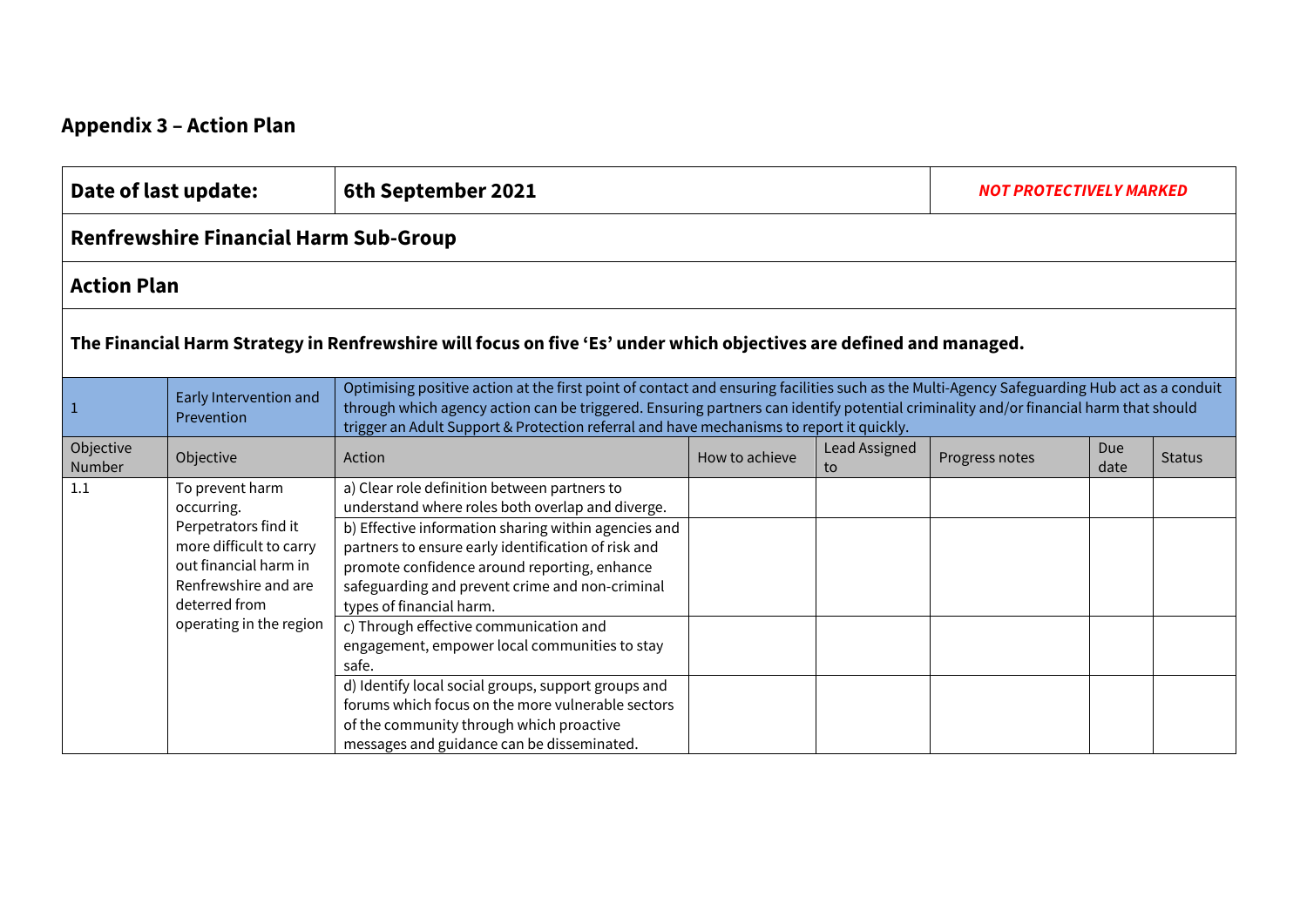|     |                     | e) Remain flexible and adapt quickly to changing        |  |  |  |
|-----|---------------------|---------------------------------------------------------|--|--|--|
|     |                     | trends, methods of offending or targeted victim         |  |  |  |
|     |                     | profiles locally and nationally.                        |  |  |  |
|     |                     | f) Use analytical tools, intelligence, environmental    |  |  |  |
|     |                     | scanning and information sharing to predict where       |  |  |  |
|     |                     | harm may occur and take action to lower the             |  |  |  |
|     |                     | likelihood of people falling victim.                    |  |  |  |
|     |                     | g) Trigger plans in the Banking Protocol, public        |  |  |  |
|     |                     | services, utility providers and local retailers to take |  |  |  |
|     |                     | action where criminality or harm is suspected.          |  |  |  |
| 1.2 | Where harm does     | a) Robust protocols adopted in each agency to take      |  |  |  |
|     | occur, respond      | decisive action at the first point of contact, ensure   |  |  |  |
|     | effectively and     | risks are identified, relevant information is           |  |  |  |
|     | efficiently         | captured, and safeguarding implemented. Inquiries       |  |  |  |
|     |                     | are undertaken under the Adult Support and              |  |  |  |
|     |                     | Protection Act as soon as a risk of harm is brought     |  |  |  |
|     |                     | to the attention of the local authority.                |  |  |  |
|     |                     | b) All partners can/will make Adult Protection          |  |  |  |
|     |                     | referrals when they believe the criteria to be met.     |  |  |  |
|     |                     | c) The Community Safety Partnership Hub will            |  |  |  |
|     |                     | collate potential concerns, identify risk and repeat    |  |  |  |
|     |                     | victims and refer via Adult Protection procedures.      |  |  |  |
| 1.3 | Support victims who | a) Documented care plan put in place to reduce the      |  |  |  |
|     | are harmed          | fear of crime or harm, improve well-being and           |  |  |  |
|     |                     | reduce the likelihood of repeat victimisation.          |  |  |  |
|     |                     | b) Proactive engagement with other service              |  |  |  |
|     |                     | providers (telephone providers, housing, banks          |  |  |  |
|     |                     | etc.) to trigger the implementation of supportive       |  |  |  |
|     |                     | measures to protect victims and prevent offending.      |  |  |  |
|     |                     | c) Support for victims offered through non-criminal     |  |  |  |
|     |                     | processes, including Adult Support and Protection       |  |  |  |
|     |                     | and investigations by Office of Public Guardian         |  |  |  |
|     |                     | (Scotland)                                              |  |  |  |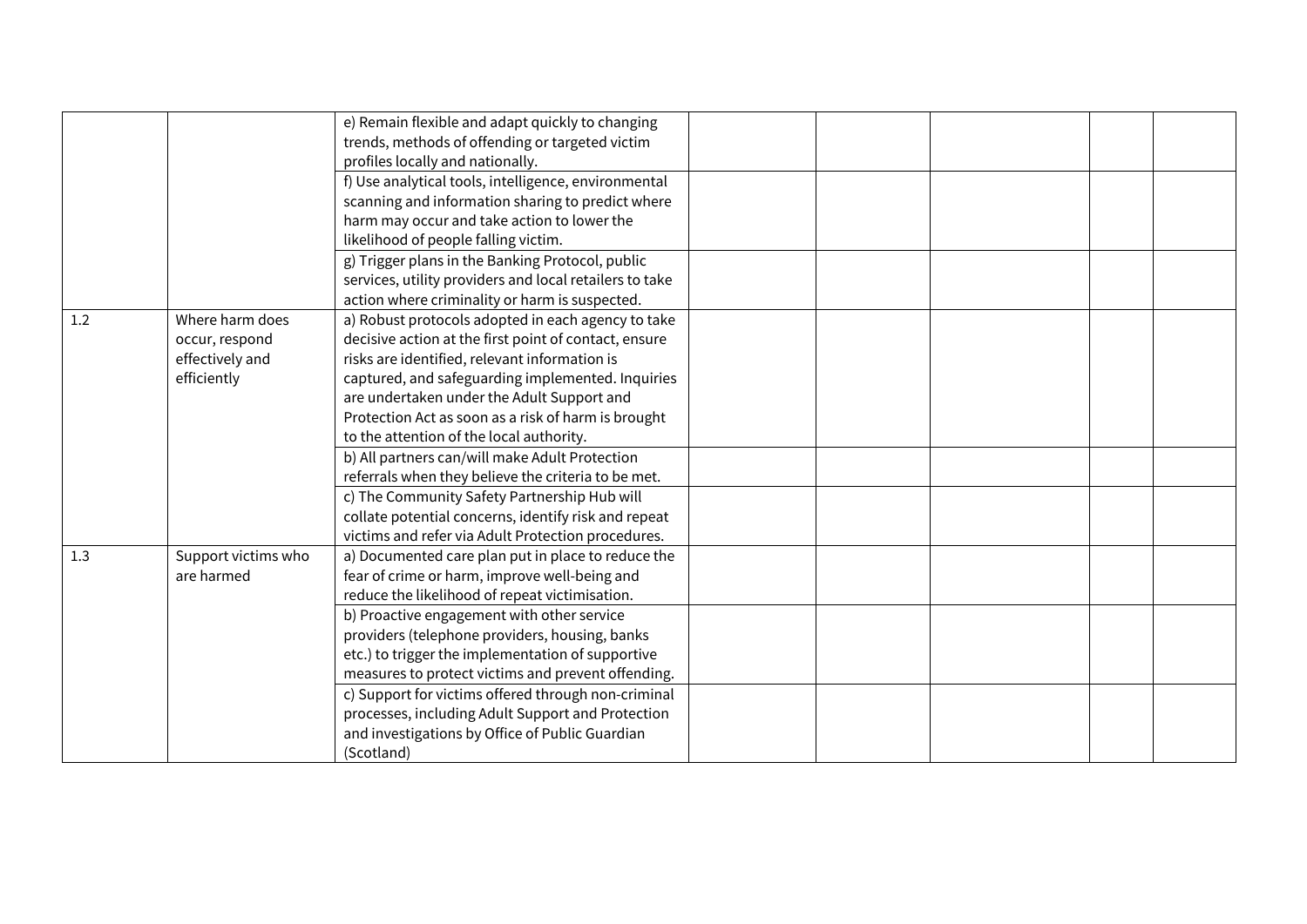| 1.4                 | Perpetrators in prison<br>who have committed<br>or who are at risk of<br>committing offences<br>involving financial<br>harm take part in<br>programmes aimed at<br>reducing the likelihood<br>of reoffending. | a) Work in close partnership with the Scottish<br>Prison Service to identify relevant perpetrators and<br>related risk.<br>b) Share intelligence about modes of offending and<br>known risks involving the perpetrator, their families<br>or the wider community (this intelligence sharing<br>should go beyond perpetrators in prison if they are<br>harmers or at risk of committing offences.                                                                                                                                                                                                                                                                                                                                                                    |                |                     |                |             |               |
|---------------------|---------------------------------------------------------------------------------------------------------------------------------------------------------------------------------------------------------------|---------------------------------------------------------------------------------------------------------------------------------------------------------------------------------------------------------------------------------------------------------------------------------------------------------------------------------------------------------------------------------------------------------------------------------------------------------------------------------------------------------------------------------------------------------------------------------------------------------------------------------------------------------------------------------------------------------------------------------------------------------------------|----------------|---------------------|----------------|-------------|---------------|
| $\overline{2}$      | Education                                                                                                                                                                                                     | Raising awareness of financial harm and the associated risks through effective internal multi-agency communication and joint training.                                                                                                                                                                                                                                                                                                                                                                                                                                                                                                                                                                                                                              |                |                     |                |             |               |
| Objective<br>Number | Objective                                                                                                                                                                                                     | Action                                                                                                                                                                                                                                                                                                                                                                                                                                                                                                                                                                                                                                                                                                                                                              | How to achieve | Lead Assigned<br>to | Progress notes | Due<br>date | <b>Status</b> |
| 2.1                 | Staff within agencies<br>are aware of how<br>financial harm is<br>perpetrated. Staff are<br>aware of associated<br>risks and can identify<br>potential victims and<br>the early indicators of<br>harm.        | a) Implementation of an effective internal<br>communication strategy to raise awareness<br>amongst staff in all key agencies and partner<br>organisations which includes the early<br>identification of potential risks and indicators of<br>harm.<br>b) Internal communication strategy supported by<br>dissemination of audience-relevant messages<br>through team briefings<br>c) Participation in joint-agency training focused on<br>the risks and impact of financial harm<br>d) Participation from relevant private sector<br>organisations in joint training<br>e) Awareness amongst agencies of available<br>technologies which can reduce the risk of internet<br>and telephone scams, and securing access to those<br>technologies for vulnerable people |                |                     |                |             |               |
| 2.2                 | Staff within agencies<br>know how and where<br>to raise concerns and                                                                                                                                          | a) Joint training and internal communication<br>strategies will include policy and procedure around<br>notification of concerns                                                                                                                                                                                                                                                                                                                                                                                                                                                                                                                                                                                                                                     |                |                     |                |             |               |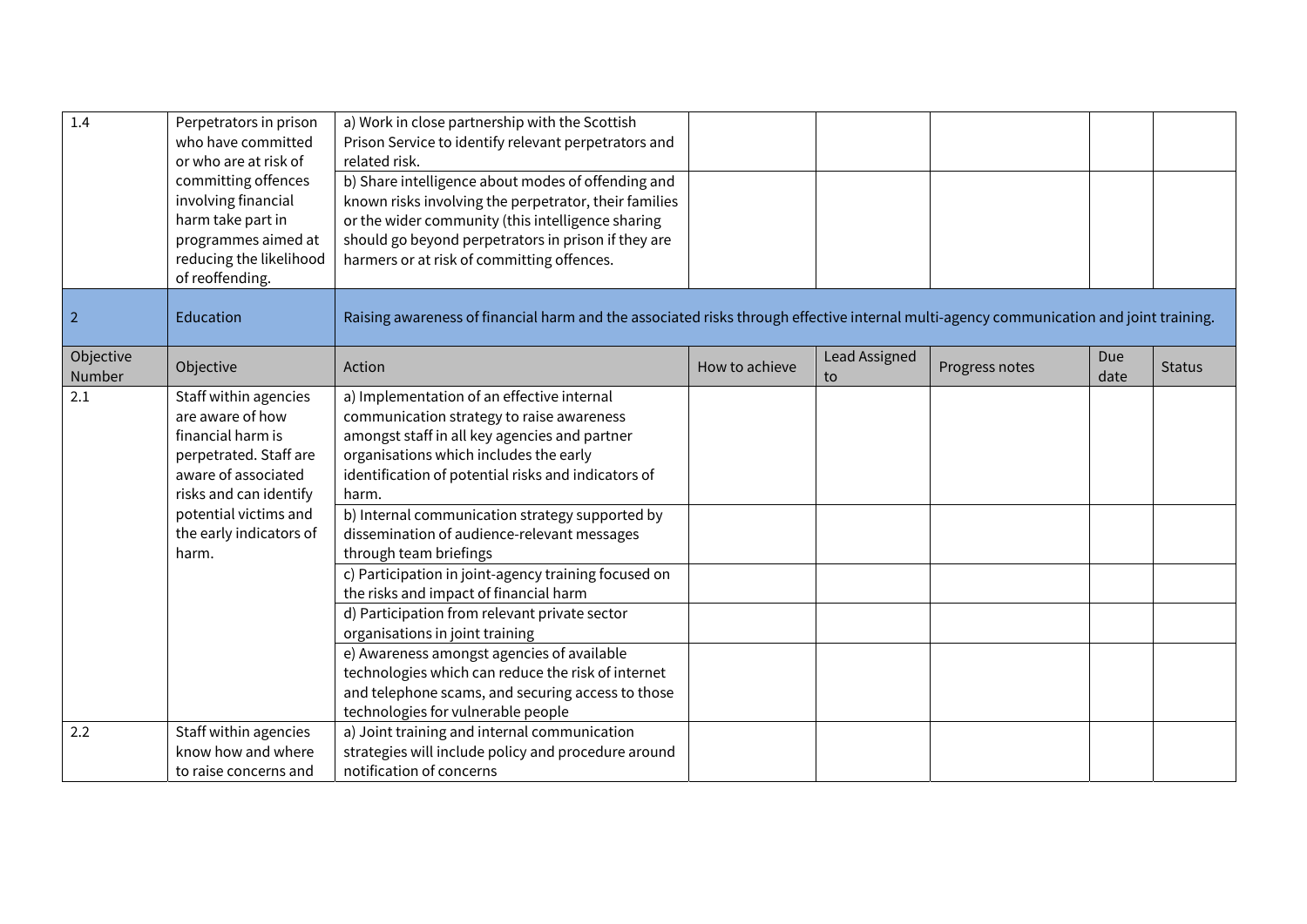|                                                                         | are confident in doing<br>so quickly                                                                                                                                                                                                                                                                                                  | b) Clearly understood lines of reporting will be<br>evident within each agency<br>c) Each agency will implement guidance on taking<br>immediate steps to safeguard, support and prevent<br>crime where potential risks are identified.                                                                                                                                                                                                                                                                                                                                                                                                                                      |                |                     |                |             |               |  |  |
|-------------------------------------------------------------------------|---------------------------------------------------------------------------------------------------------------------------------------------------------------------------------------------------------------------------------------------------------------------------------------------------------------------------------------|-----------------------------------------------------------------------------------------------------------------------------------------------------------------------------------------------------------------------------------------------------------------------------------------------------------------------------------------------------------------------------------------------------------------------------------------------------------------------------------------------------------------------------------------------------------------------------------------------------------------------------------------------------------------------------|----------------|---------------------|----------------|-------------|---------------|--|--|
| 3                                                                       | Engagement                                                                                                                                                                                                                                                                                                                            | Providing support and information to vulnerable people, community groups and their families through a number of traditional and<br>innovative channels, making best use of technology, social media and awareness campaigns.                                                                                                                                                                                                                                                                                                                                                                                                                                                |                |                     |                |             |               |  |  |
| Objective<br>Number                                                     | Objective                                                                                                                                                                                                                                                                                                                             | Action                                                                                                                                                                                                                                                                                                                                                                                                                                                                                                                                                                                                                                                                      | How to achieve | Lead Assigned<br>to | Progress notes | Due<br>date | <b>Status</b> |  |  |
| 3.1                                                                     | Maximise the reach of<br>information and                                                                                                                                                                                                                                                                                              | a) Effective use of social media and agency<br>websites.                                                                                                                                                                                                                                                                                                                                                                                                                                                                                                                                                                                                                    |                |                     |                |             |               |  |  |
|                                                                         | awareness within local<br>communities through                                                                                                                                                                                                                                                                                         | b) Poster campaign in places frequented by<br>vulnerable people, public offices and local retailers.                                                                                                                                                                                                                                                                                                                                                                                                                                                                                                                                                                        |                |                     |                |             |               |  |  |
| a high-profile launch of<br>the financial harm<br>strategy with a focus | on keeping people safe<br>across Renfrewshire                                                                                                                                                                                                                                                                                         | c) Raise awareness through elected members and<br>community councils                                                                                                                                                                                                                                                                                                                                                                                                                                                                                                                                                                                                        |                |                     |                |             |               |  |  |
| 3.2                                                                     | Raise awareness<br>amongst local<br>communities about<br>the methods used to<br>commit financial harm,<br>key prevention<br>methods and what<br>victims can expect<br>from agencies when a<br>crime does occur, as<br>well as what victims<br>can expect when they<br>are victims of financial<br>harm that is not a<br>criminal act. | a) Identify social groups, support groups and<br>forums associated with or attended by vulnerable<br>sectors of the community through which proactive<br>messages and guidance can be disseminated.<br>b) Optimise reach through posters and leaflets in<br>GP waiting rooms, hospitals, public buildings,<br>citizens' advice offices, banks, day centres, garden<br>centres, supermarkets and other retailers.<br>c) Encourage partners and utility providers to<br>include relevant messages in correspondence and<br>billing information.<br>d) Pop-up themed public engagement activity at<br>key locations to offer advice, share information and<br>discuss concerns |                |                     |                |             |               |  |  |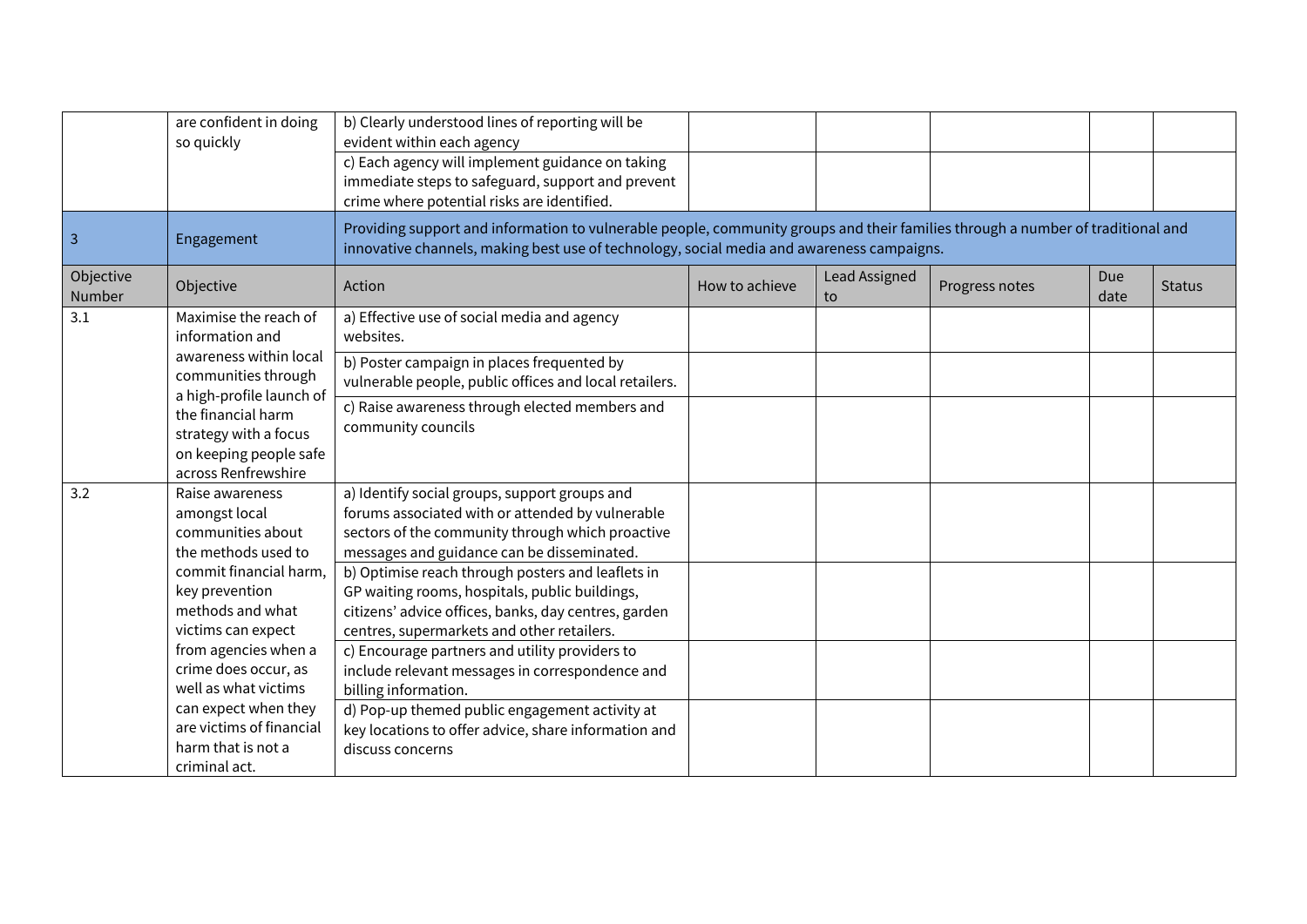| 3.3                 | Support victims who<br>have been harmed or<br>who may be at risk of<br>being harmed | a) Early recognition of risk and the impact that<br>financial harm has on individuals and their families.<br>b) Decisive action taken to report harm or the risk of<br>harm through recognised multi-agency channels.<br>c) Early intervention to safeguard where<br>appropriate.<br>d) Identify named point of contact for the |                |                     |                |             |               |
|---------------------|-------------------------------------------------------------------------------------|---------------------------------------------------------------------------------------------------------------------------------------------------------------------------------------------------------------------------------------------------------------------------------------------------------------------------------|----------------|---------------------|----------------|-------------|---------------|
|                     |                                                                                     | individual.<br>e) Early review of each case to determine the most<br>appropriate lead agency and trigger an appropriate<br>response to ensure long-term well-being.                                                                                                                                                             |                |                     |                |             |               |
| $\overline{4}$      | Engineering                                                                         | Identifying opportunities to safeguard by design for individuals and within organisations                                                                                                                                                                                                                                       |                |                     |                |             |               |
| Objective<br>Number | Objective                                                                           | Action                                                                                                                                                                                                                                                                                                                          | How to achieve | Lead Assigned<br>to | Progress notes | Due<br>date | <b>Status</b> |
| 4.1                 | Safeguarding by<br>design                                                           | a) Review of building security at identified<br>locations.                                                                                                                                                                                                                                                                      |                |                     |                |             |               |
|                     |                                                                                     | b) Consideration of low-cost security measures such<br>as door chains and peep-holes within dwellings<br>occupied by vulnerable people.                                                                                                                                                                                         |                |                     |                |             |               |
|                     |                                                                                     | c) Distribution of relevant leaflets and guidance<br>booklets/toolkits amongst vulnerable people and<br>groups.                                                                                                                                                                                                                 |                |                     |                |             |               |
|                     |                                                                                     | d) Awareness amongst agencies of available<br>technologies which can reduce the risk of internet<br>and telephone scams and securing access to those<br>technologies for vulnerable people.                                                                                                                                     |                |                     |                |             |               |
|                     |                                                                                     | e) Promote best use of pre-agreed passwords which<br>should be used by genuine callers from banks,<br>utility companies and telecommunications<br>companies etc. to reduce the likelihood of<br>vulnerable people falling victim to scams.                                                                                      |                |                     |                |             |               |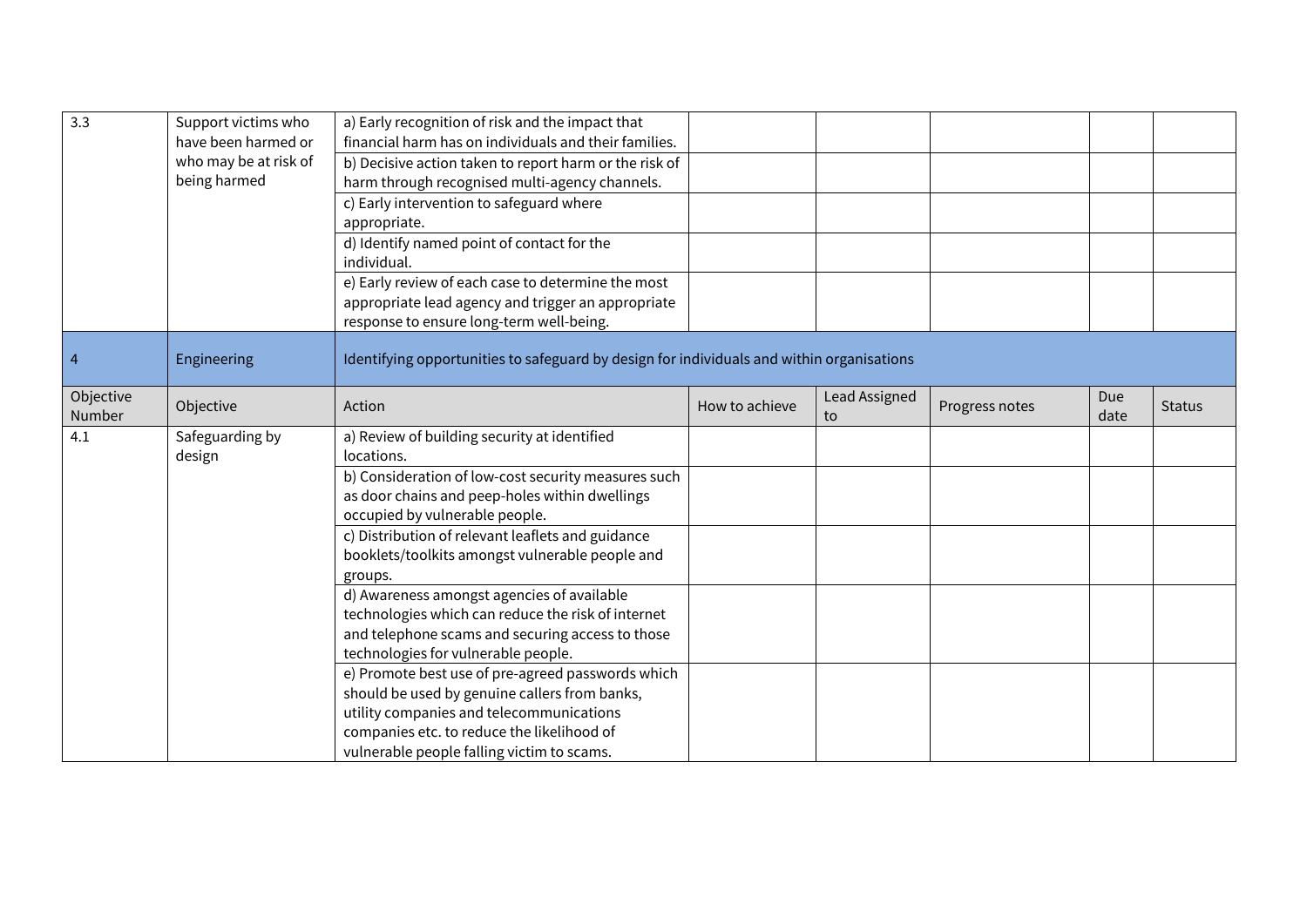|                     |                                                                                | f) Review of ATM security and waiting area/kiosk<br>security within banks, building societies and other<br>outlets to prevent and detect crime.<br>g) Establish robust triggers within partner agencies'<br>electronic systems to identify possible cases of<br>financial harm early on (e.g., debts attached to an<br>individual with a financial proxy managing their<br>funds).                                                                                                                                                                                                                                                                                                                                                                                                                                                                                                                                                                             |                |                     |                |             |               |
|---------------------|--------------------------------------------------------------------------------|----------------------------------------------------------------------------------------------------------------------------------------------------------------------------------------------------------------------------------------------------------------------------------------------------------------------------------------------------------------------------------------------------------------------------------------------------------------------------------------------------------------------------------------------------------------------------------------------------------------------------------------------------------------------------------------------------------------------------------------------------------------------------------------------------------------------------------------------------------------------------------------------------------------------------------------------------------------|----------------|---------------------|----------------|-------------|---------------|
| $\overline{5}$      | Enforcement                                                                    | Heightening awareness amongst enforcement agencies, robust information sharing, intelligence gathering around criminals and their<br>methods and development of trigger plans to maximise the disruption and apprehension of perpetrators.                                                                                                                                                                                                                                                                                                                                                                                                                                                                                                                                                                                                                                                                                                                     |                |                     |                |             |               |
| Objective<br>Number | Objective                                                                      | Action                                                                                                                                                                                                                                                                                                                                                                                                                                                                                                                                                                                                                                                                                                                                                                                                                                                                                                                                                         | How to achieve | Lead Assigned<br>to | Progress notes | Due<br>date | <b>Status</b> |
| 5.1                 | Create a toxic<br>operating environment<br>for perpetrators in<br>Renfrewshire | a) Robust training and awareness within agencies to<br>maintain heightened readiness amongst staff.<br>b) Effective sharing, gathering and distribution of<br>intelligence relating to known criminals and<br>organised gangs who may seek to operate within<br>Renfrewshire.<br>c) A united partnership approach, with decisive<br>investigative action at the first point of contact<br>where a crime is suspected to have been attempted<br>or has been committed.<br>d) Best use of modern investigative technologies,<br>locally and nationally to optimise the identification<br>of perpetrators.<br>e) Best use of joint investigations where more than<br>one agency can offer expertise and resource in the<br>investigation of financial harm and in the support of<br>victims.<br>f) Enhanced information sharing and agreed<br>protocols with store security and radio-link<br>operatives where suspicious activity is observed or<br>anticipated. |                |                     |                |             |               |